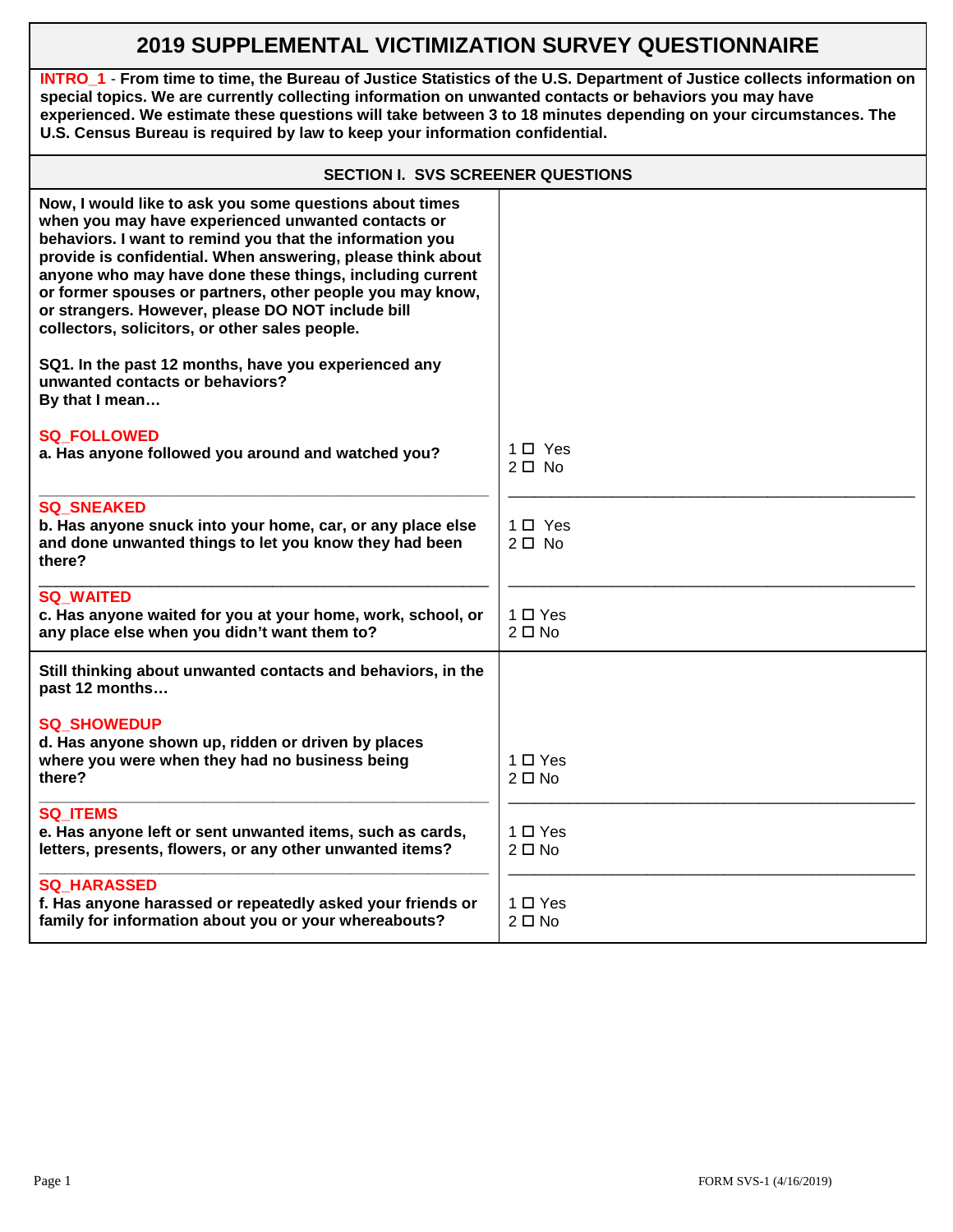| Now I want to ask about unwanted contacts or<br>behaviors using various technologies, such as your<br>phone, the Internet, or social media apps. Again, please<br>DO NOT include bill collectors, solicitors, or other<br>sales people. In the past 12 months |                                                                   |  |
|---------------------------------------------------------------------------------------------------------------------------------------------------------------------------------------------------------------------------------------------------------------|-------------------------------------------------------------------|--|
| <b>SQ_TELEPHONE</b><br>g. Has anyone made unwanted phone calls to you, left<br>voice messages, sent text messages, or used the<br>phone excessively to contact you?                                                                                           | $1 \Box Y$ es<br>$2 \Box$ No                                      |  |
| <b>SQ_TECHNOLOGY</b><br>h. Has anyone spied on you or monitored your activities<br>using technologies such as a listening device, camera, or<br>computer or cell phone monitoring software?                                                                   | $1 \Box Y$ es<br>$2 \Box$ No<br>3 □ Don't know                    |  |
| Still thinking about unwanted contacts and behaviors, in the<br>past 12 months                                                                                                                                                                                |                                                                   |  |
| <b>SQ APPLICATION</b><br>i. Has anyone tracked your whereabouts with an electronic<br>tracking device or application, such as GPS or an<br>application on your cell phone?                                                                                    | $1 \Box Y$ es<br>$2 \Box$ No<br>3 □ Don't know                    |  |
| <b>SQ_POSTS</b><br>j. Has anyone posted or threatened to post<br>inappropriate, unwanted, or personal information about<br>you on the Internet, including private photographs,<br>videos, or spreading rumors?                                                | $1 \Box Y$ es<br>$2 \Box$ No                                      |  |
| <b>SQ_WEBSITES</b><br>k. Has anyone sent you unwanted e-mails or messages<br>using the Internet, for example, using social media apps or<br>websites like Instagram, Twitter, or Facebook?                                                                    | $1 \Box Y$ es<br>$2 \Box$ No                                      |  |
| <b>SQ SOCIALMEDIA</b><br>I. Has anyone monitored your activities using social<br>media apps like Instagram, Twitter, or Facebook?                                                                                                                             | $1 \Box Y$ es<br>$2 \Box$ No<br>3 □ Don't know                    |  |
| CHECK ITEM 1: If R answered "Yes" to one or more of SQ_FOLLOWED-SQ_SOCIALMEDIA, then skip to SQ2<br>(SQ REPETITION). If R did not answer "Yes" to any of the above items, then skip to END INTERVIEW TEXT on page 4.                                          |                                                                   |  |
| <b>SQ_REPETITION</b><br>SQ2. Has anyone done (this/any of these things) to you more<br>than once in the past 12 months?                                                                                                                                       | 1 □ Yes [skip to SQ3a (SQ_FEAR)]<br>2 □ No [skip to CHECK ITEM 2] |  |
| CHECK ITEM 2: If R answered "Yes" to more than one of SQ_FOLLOWED - SQ_SOCIALMEDIA, then skip to SQ3a<br>(SQ FEAR). If R answered "Yes" to only one of SQ FOLLOWED - SQ SOCIALMEDIA, then skip to END INTERVIEW TEXT<br>on page 4.                            |                                                                   |  |
| <b>SQ_FEAR</b><br>SQ3a. Did any of these unwanted contacts or behaviors<br>make you fear for your safety or the safety of someone close<br>to you?                                                                                                            | 1 □ Yes<br>$2 \Box$ No                                            |  |
| <b>SQ_DISTRESS</b><br>SQ3b. Did any of these unwanted contacts or behaviors<br>cause you substantial emotional distress?                                                                                                                                      | $1 \Box Y$ es<br>$2 \Box$ No                                      |  |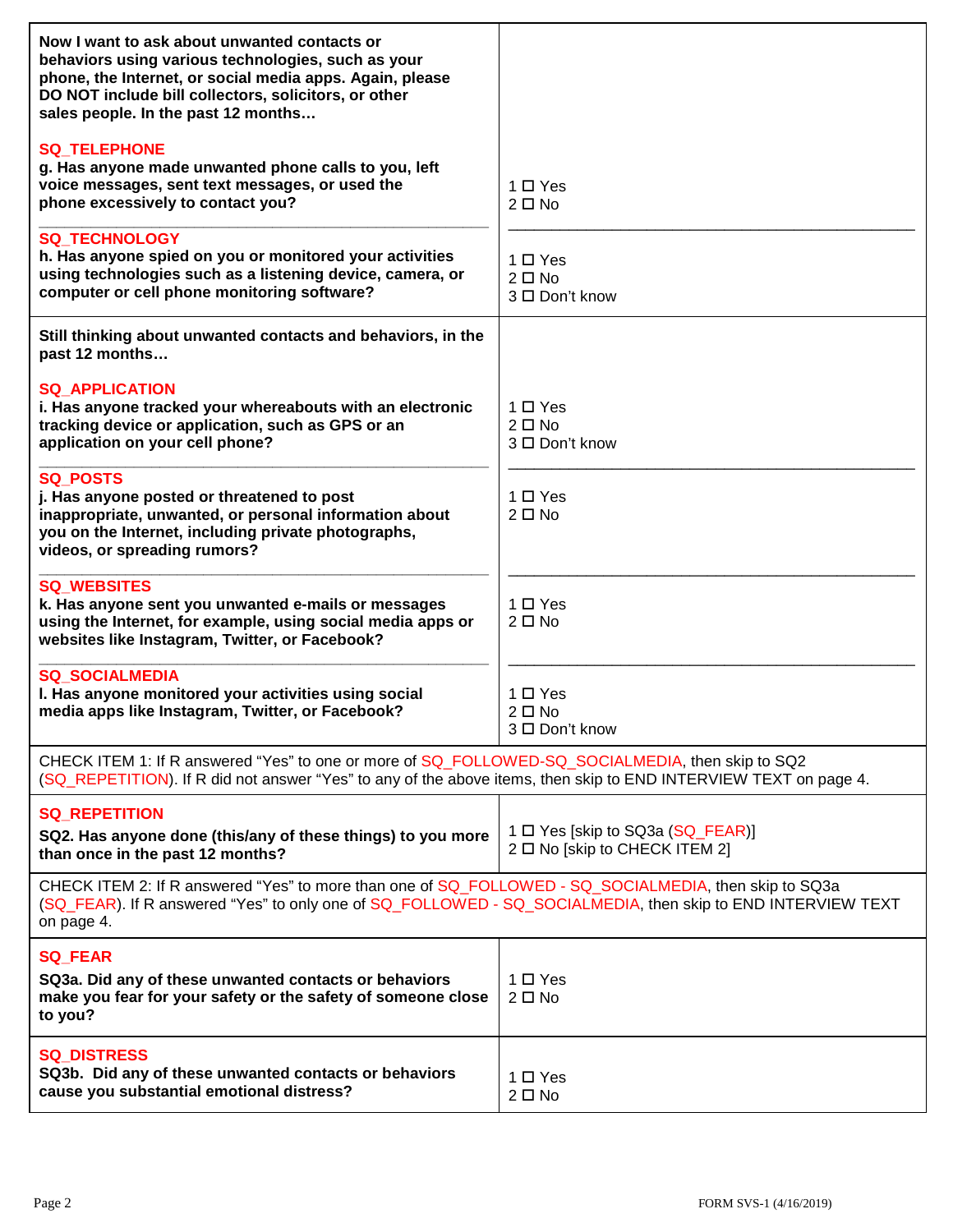| Now I have some additional questions about the time<br>someone <autofill "yes"="" from="" responses="" sq1a="" sq1i="" through="">.<br/>Thinking about the person or persons who committed these<br/>unwanted contacts or behaviors in the past 12 months, did<br/>any of the following occur -</autofill> |                              |
|------------------------------------------------------------------------------------------------------------------------------------------------------------------------------------------------------------------------------------------------------------------------------------------------------------|------------------------------|
| <b>SQ PROPERTY</b><br>SQ4. Did this person or these people damage or attempt to<br>damage or destroy property belonging to you or someone<br>else in your household?                                                                                                                                       | $1 \Box Y$ es<br>$2 \Box$ No |
| SQ5. [Thinking about the person or persons who committed<br>these unwanted contacts or behaviors in the past 12 months]<br>Did this person or these people<br><b>SQ_ATTACK_SELF</b><br>Physically attack you?                                                                                              | $1 \Box Y$ es<br>$2 \Box$ No |
| SQ_ATTEMPT_SELF<br>Attempt to physically attack you?                                                                                                                                                                                                                                                       | $1 \Box Y$ es<br>$2 \Box$ No |
| <b>SQ THREAT SELF</b><br>Threaten to physically attack you?                                                                                                                                                                                                                                                | $1 \Box$ Yes<br>$2 \Box$ No  |
| <b>SQ6.</b> [Thinking about the person or persons who committed<br>these unwanted contacts or behaviors in the past 12 months]<br>Did this person or these people<br><b>SQ_ATTACK_OTH</b><br>Physically attack someone close to you or a pet?                                                              | $1 \Box Y$ es<br>$2 \Box$ No |
| <b>SQ_ATTEMPT_OTH</b><br>Attempt to physically attack someone close to you or a pet?                                                                                                                                                                                                                       | 1 □ Yes<br>$2 \Box$ No       |
| <b>SQ THREAT OTH</b><br>Threaten to physically attack someone close to you or a<br>pet?                                                                                                                                                                                                                    | $1 \Box Y$ es<br>$2 \Box$ No |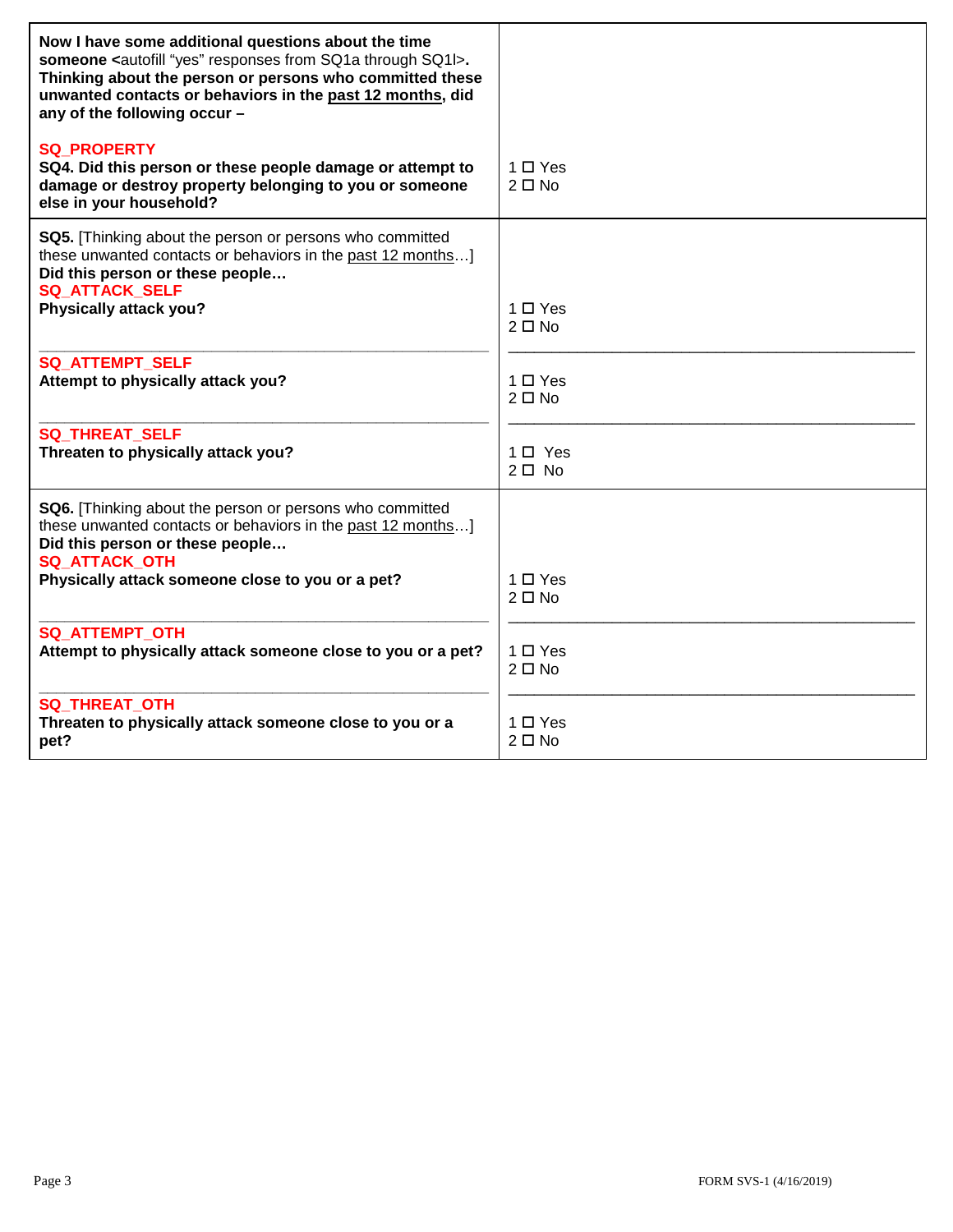SURVEY INSTRUCTIONS: See the table below for all combinations of the questions used to determine when the survey should be ended or continued on to the questions about the incident.

NOTE: This information is programmed into the CAPI instrument and skip patterns are driven automatically.

| Number of<br><b>Behaviors</b><br>$(SQ1a-I)$                                                                               | Repetition<br>(SQ2) | Actual Fear or<br><b>Emotional Distress</b><br>(If SQ3a and SQ3b eq 'No'<br>/ If SQ3a or SQ3b eq 'Yes') | Reasonable Fear<br>(If SQ4, all SQ5, and all SQ6)<br>eq 'No' / If SQ4, any SQ5, or<br>any SQ6 eq 'Yes') | Included in stalking<br>estimate/survey<br>continuation? |
|---------------------------------------------------------------------------------------------------------------------------|---------------------|---------------------------------------------------------------------------------------------------------|---------------------------------------------------------------------------------------------------------|----------------------------------------------------------|
|                                                                                                                           | No.                 | N/A                                                                                                     | N/A                                                                                                     | $No - end$ interview                                     |
|                                                                                                                           | Yes                 | No.                                                                                                     | No.                                                                                                     | $No - end$ interview                                     |
|                                                                                                                           | Yes                 | No.                                                                                                     | Yes                                                                                                     | $Yes - continue$                                         |
|                                                                                                                           | <b>Yes</b>          | Yes                                                                                                     | No.                                                                                                     | $Yes - continue$                                         |
|                                                                                                                           | Yes                 | Yes                                                                                                     | Yes                                                                                                     | $Yes - continue$                                         |
| $2+$                                                                                                                      | No                  | <b>No</b>                                                                                               | No.                                                                                                     | $No - end$ interview                                     |
| $2+$                                                                                                                      | No.                 | No.                                                                                                     | Yes                                                                                                     | $Yes - continue$                                         |
| $2+$                                                                                                                      | No.                 | Yes                                                                                                     | No.                                                                                                     | $Yes - continue$                                         |
| $2+$                                                                                                                      | No.                 | Yes                                                                                                     | Yes                                                                                                     | $Yes - continue$                                         |
| $2+$                                                                                                                      | Yes                 | No.                                                                                                     | No.                                                                                                     | $No - end$ interview                                     |
| $2+$                                                                                                                      | <b>Yes</b>          | No.                                                                                                     | Yes                                                                                                     | $Yes - continue$                                         |
| $2+$                                                                                                                      | Yes                 | Yes                                                                                                     | No.                                                                                                     | Yes - continue                                           |
| $2+$                                                                                                                      | Yes                 | Yes                                                                                                     | Yes                                                                                                     | Yes - continue                                           |
| If survey instructions lead to "No – end interview", then skip to SUPPLEMENTEND_SVS. Else, if survey instructions lead to |                     |                                                                                                         |                                                                                                         |                                                          |

"Yes – continue", then skip to Q1 (OFFENDER\_NUMB).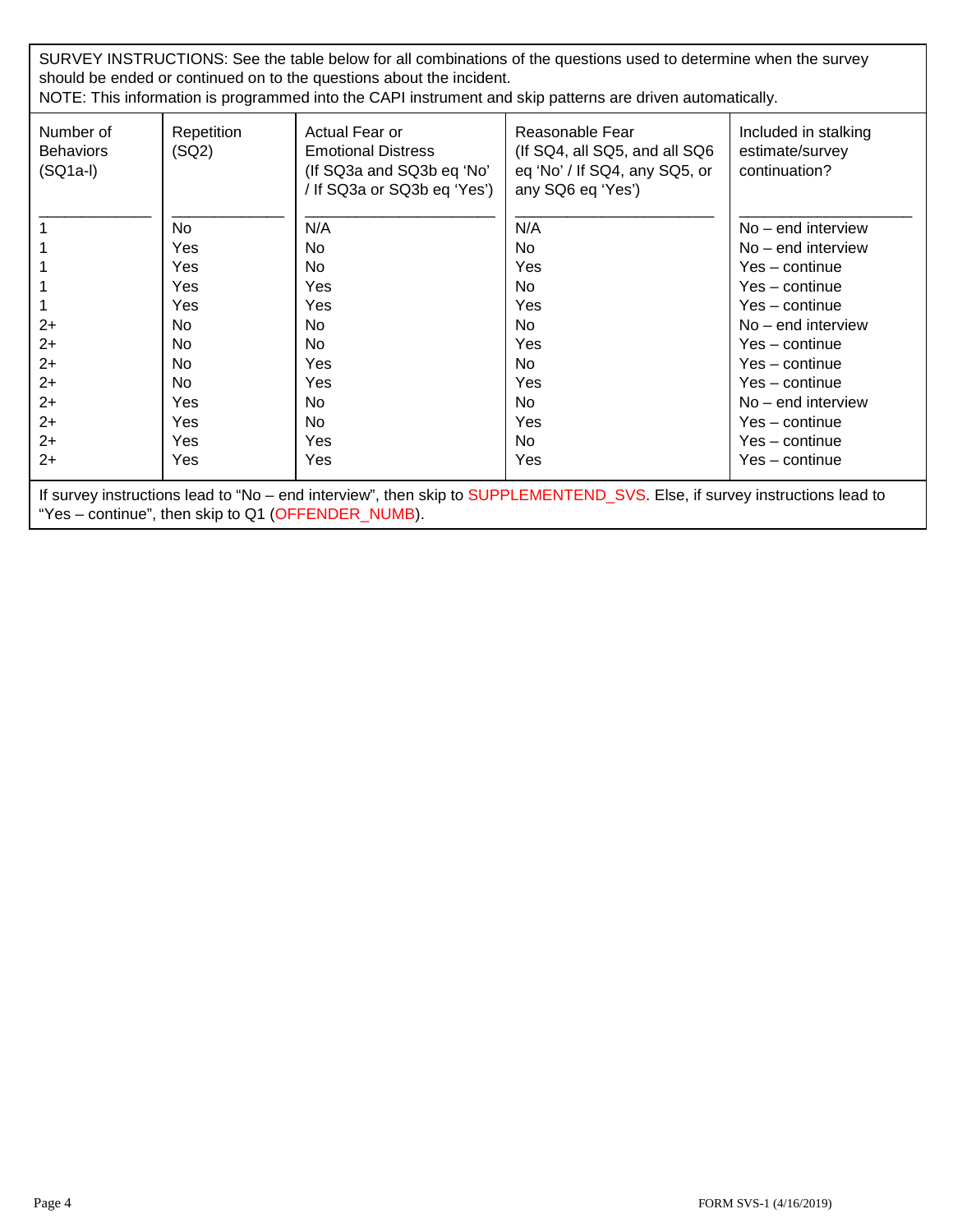| SECTION II. NCVS SVS OFFENDER INFORMATION                                                                                                                                                                     |                                                                                                                                                                                                       |  |
|---------------------------------------------------------------------------------------------------------------------------------------------------------------------------------------------------------------|-------------------------------------------------------------------------------------------------------------------------------------------------------------------------------------------------------|--|
| <b>OFFENDER_NUMB</b><br><b>OFFENDER_NUMBSP</b><br>Q1. Thinking about the unwanted contacts or behaviors you<br>experienced in the past 12 months, how many different<br>people have done these things to you? | 1 □ One [skip to Q3 (OFFENDER1_SEX)]<br>2 □ Two [skip to Q2a (OFFENDER_ACT)]<br>3 □ Three or more - Enter number of people _<br>[skip to Q2a (OFFENDER_ACT)]<br>4 D Don't know [skip to INTRO TEXT A] |  |
| <b>OFFENDER_ACT</b><br>Q2a. Did these people act alone or together as a team?                                                                                                                                 | 1 □ Alone [skip to INTRO TEXT A]<br>2 □ Together [skip to Q2b (OFFENDER_MOST)]<br>3 □ Don't know [skip to INTRO TEXT A]                                                                               |  |
| <b>OFFENDER_MOST</b><br>Q2b. Of the people who did these things to you, is there ONE<br>person who you would consider to be the MOST responsible<br>for these unwanted contacts or behaviors?                 | 1 □ Yes [skip to Q3 (OFFENDER1_SEX)]<br>2 □ No [skip to Q8a (OFFENDERS_SEX)]                                                                                                                          |  |
| <b>SECTION III. SINGLE OFFENDER</b>                                                                                                                                                                           |                                                                                                                                                                                                       |  |
| INTRO TEXT A. Thinking about the person who has done this most recently                                                                                                                                       |                                                                                                                                                                                                       |  |
| OFFENDER1_SEX<br>Q3. Is this person male or female?                                                                                                                                                           | 1 □ Male<br>$2 \Box$ Female                                                                                                                                                                           |  |
| <b>OFFENDER1 AGE</b><br>Q4. How old would you say this person is?                                                                                                                                             | 1 □ Under 15<br>2 □ 15-17<br>3□18-20<br>4 □ 21-24<br>$5 \Box 25 - 34$<br>6□ 35-49<br>7□50-64<br>$8 \Box 65+$<br>9 □ Don't know                                                                        |  |
| OFFENDER1_HISP<br>Q5. Is this person Hispanic or Latino?                                                                                                                                                      | 1 □ Yes<br>$2 \Box$ No<br>3 □ Don't know                                                                                                                                                              |  |
| OFFENDER1_RACE<br>Q6. What race or races is this person? You may select more<br>than one. Is this person [Select one or more]                                                                                 | 1 □ White?<br>2 O Black or African American?<br>3 <sup>O</sup> American Indian or Alaska Native?<br>4 □ Asian?<br>5 D Native Hawaiian or Other Pacific Islander?<br>6 □ Don't know                    |  |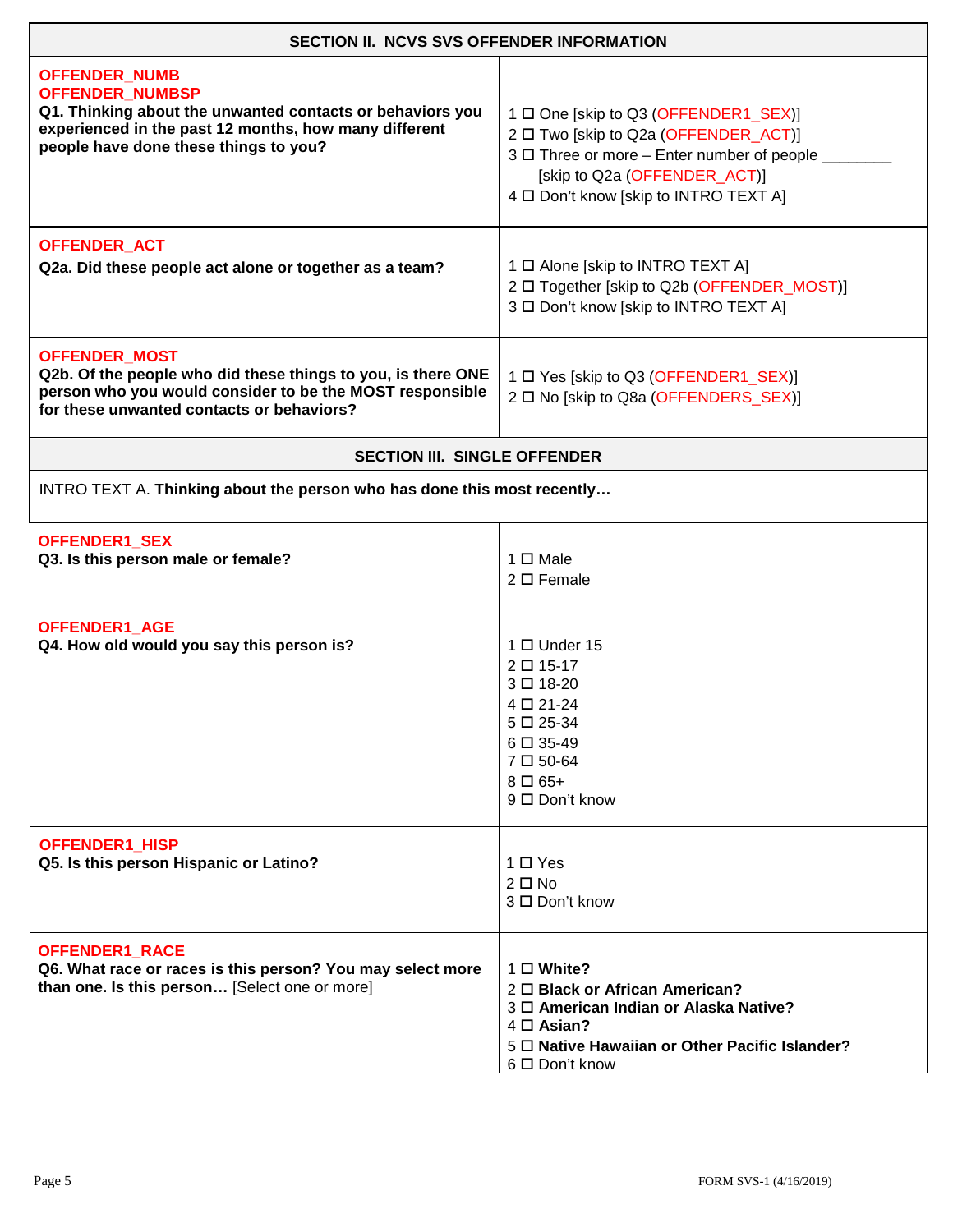| OFFENDER1_REL<br>OFFENDER1_RELSP<br><b>OFFENDER1 NONSP</b><br>Q7. What was your relationship to the person who<br>committed these unwanted contacts or behaviors when they<br>first began?<br>[Instruction: Record the relationship at the time the unwanted<br>contacts or behaviors began and not at the time of the interview.] | RELATIVE – offender was the respondent's –<br>01 □ Spouse or partner<br>02 □ Ex-spouse or ex-partner<br>03 □ Parent or step-parent<br>04 □ Own child or step-child<br>05 □ Sibling/step-sibling<br>06 $\Box$ Other relative - Specify _<br>NONRELATIVE - offender was the respondent's -<br>07 □ Boyfriend or girlfriend<br>08 □ Ex-boyfriend or ex-girlfriend<br>09 0 Other current romantic or sexual partner<br>10 □ Other former romantic or sexual partner<br>11 □ Friend or ex-friend<br>12 □ Acquaintance<br>13 □ In-laws or relative of spouse or ex-spouse<br>14 □ Roommate, housemate, boarder<br>15 □ Schoolmate<br>16 □ Neighbor<br>17 □ Customer/client<br>18 □ Student<br>19 $\Box$ Patient<br>20 □ Supervisor (current or former)<br>21 □ Employee (current or former)<br>22 □ Co-worker (current or former)<br>23 □ Teacher/school staff<br>$24 \square$ Stranger<br>25 □ Other nonrelative - Specify _<br>$26 \Box$ Unable to identify the person |  |
|------------------------------------------------------------------------------------------------------------------------------------------------------------------------------------------------------------------------------------------------------------------------------------------------------------------------------------|--------------------------------------------------------------------------------------------------------------------------------------------------------------------------------------------------------------------------------------------------------------------------------------------------------------------------------------------------------------------------------------------------------------------------------------------------------------------------------------------------------------------------------------------------------------------------------------------------------------------------------------------------------------------------------------------------------------------------------------------------------------------------------------------------------------------------------------------------------------------------------------------------------------------------------------------------------------------|--|
|                                                                                                                                                                                                                                                                                                                                    | [skip to Q14a (INC_DURATION)]                                                                                                                                                                                                                                                                                                                                                                                                                                                                                                                                                                                                                                                                                                                                                                                                                                                                                                                                      |  |
| <b>SECTION IV. MULTIPLE OFFENDERS</b>                                                                                                                                                                                                                                                                                              |                                                                                                                                                                                                                                                                                                                                                                                                                                                                                                                                                                                                                                                                                                                                                                                                                                                                                                                                                                    |  |
| <b>OFFENDERS_SEX</b><br>Q8a. Are these people male or female?                                                                                                                                                                                                                                                                      | 1 □ All male [skip to Q9 (OFFENDERS_AGE)]<br>2 □ All female [skip to Q9 (OFFENDERS_AGE)]<br>3 □ Don't know sex of any offenders<br>[skip to Q9 (OFFENDERS_AGE)]<br>4 D Both male and female [skip to CHECK ITEM 3]                                                                                                                                                                                                                                                                                                                                                                                                                                                                                                                                                                                                                                                                                                                                                 |  |
| CHECK ITEM 3: If only two offenders (OFFENDER_NUMB=2), then skip to Q9 (OFFENDERS_AGE). If more than two<br>offenders (OFFENDER_NUMB=3), then skip to Q8b (OFFENDERS_SEX2).                                                                                                                                                        |                                                                                                                                                                                                                                                                                                                                                                                                                                                                                                                                                                                                                                                                                                                                                                                                                                                                                                                                                                    |  |
| OFFENDERS_SEX2<br>Q8b. Are most of these people male or female?                                                                                                                                                                                                                                                                    | 1 □ Most are male<br>$2 \Box$ Most are female<br>3 □ Evenly divided<br>4 □ Don't know                                                                                                                                                                                                                                                                                                                                                                                                                                                                                                                                                                                                                                                                                                                                                                                                                                                                              |  |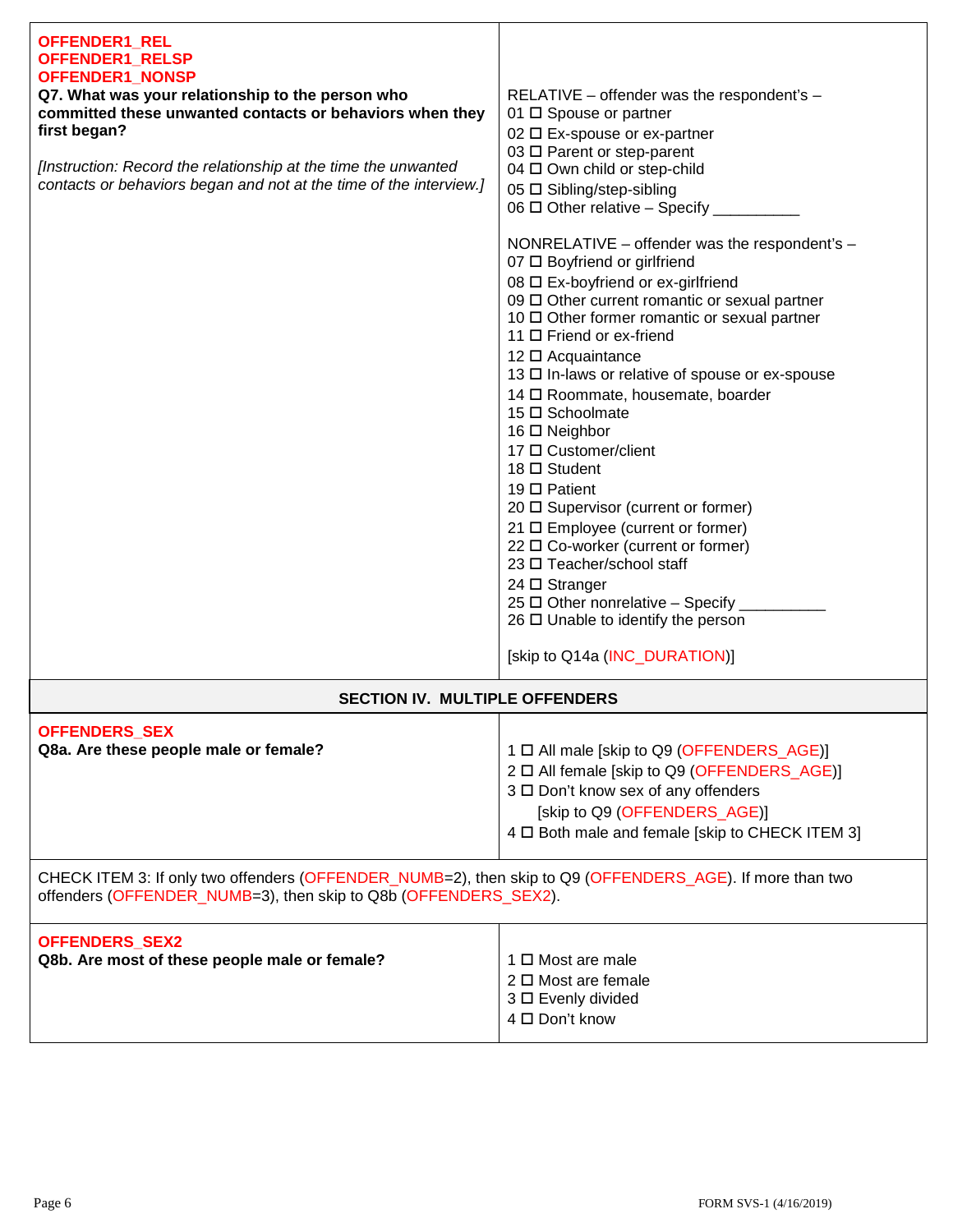| <b>OFFENDERS_AGE</b><br>Q9. How old would you say these people are? [Mark all that<br>apply]                                                                                                     | $1 \Box$ Under 15<br>2 □ 15-17<br>3□18-20<br>4 □ 21-24<br>$5 \Box 25 - 34$<br>6□ 35-49<br>7□50-64<br>$8 \Box 65+$<br>9 □ Don't know                                                                                                                           |  |
|--------------------------------------------------------------------------------------------------------------------------------------------------------------------------------------------------|---------------------------------------------------------------------------------------------------------------------------------------------------------------------------------------------------------------------------------------------------------------|--|
| <b>OFFENDERS_HISP</b><br>Q10a. Are any of these people Hispanic or Latino?                                                                                                                       | 1 □ Yes [skip to Q10b (OFFENDERS_HISP2)]<br>2 □ No [skip to Q11a (OFFENDERS_RACE)]<br>3 □ Don't know [skip to Q11a (OFFENDERS_RACE)]                                                                                                                          |  |
| <b>OFFENDERS_HISP2</b><br>Q10b. Are most of these people Hispanic, non-Hispanic, or<br>are there an equal number of Hispanic and non-Hispanic<br>people?                                         | 1 □ Most are Hispanic or Latino<br>2 □ Most are non-Hispanic<br>3 O Equal number of Hispanic and non-Hispanic<br>4 □ Don't know                                                                                                                               |  |
| <b>OFFENDERS_RACE</b><br>Q11a. What race or races are these people? Are they<br>[Select one or more]                                                                                             | $1 \square$ White?<br>2 O Black or African American?<br>3 <sup>O</sup> American Indian or Alaska Native?<br>4 □ Asian?<br>5 D Native Hawaiian or Other Pacific Islander?<br>6 □ Don't know                                                                    |  |
| CHECK ITEM 4: If more than one selection at Q11a (OFFENDERS_RACE), then skip to Q11b (OFFENDERS_RACE_MOST).<br>If only one selection at Q11a (OFFENDERS_RACE), then skip to Q12 (OFFENDERS_REL). |                                                                                                                                                                                                                                                               |  |
| OFFENDERS_RACE_MOST<br>Q11b. What race are most of these people?                                                                                                                                 | 1 □ Most are White<br>2 $\Box$ Most are Black or African American<br>3 0 Most are American Indian or Alaska Native<br>4 □ Most are Asian<br>5 $\Box$ Most are Native Hawaiian or Other Pacific<br>Islander<br>6 □ Equal number of each race<br>7 □ Don't know |  |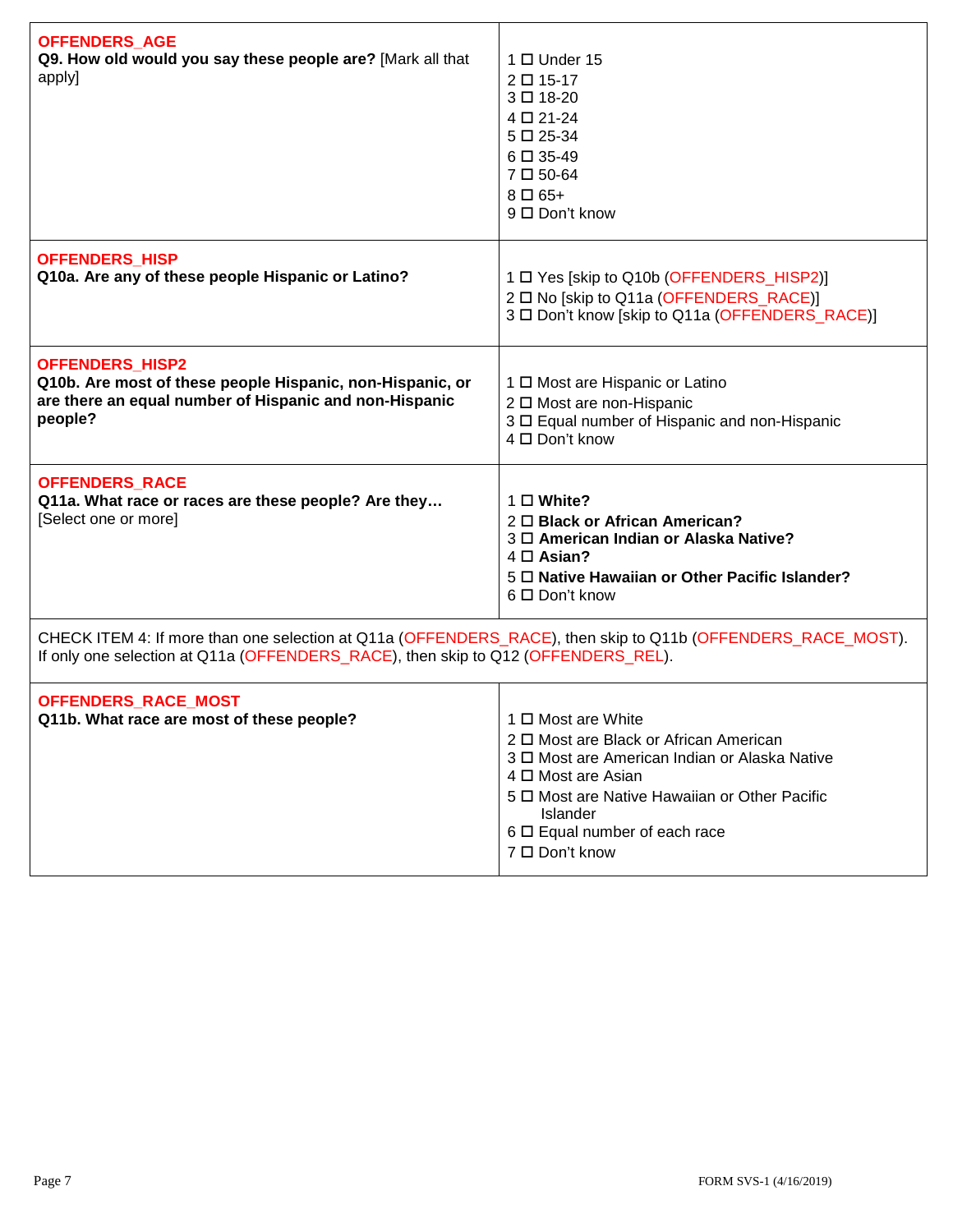| <b>OFFENDERS_REL</b><br>OFFENDERS_RELSP<br><b>OFFENDERS_NONSP</b><br>Q12. What was your relationship to the people who<br>committed these unwanted contacts or behaviors when they<br>first began? [Mark all that apply]<br>[Instruction: Record the relationship at the time the unwanted<br>contacts or behaviors began and not at the time of the interview.] | RELATIVE - offenders were the respondent's -<br>01 □ Spouse or partner<br>02 □ Ex-spouse or ex-partner<br>03 □ Parent or step-parent<br>04 □ Own child or step-child<br>05 □ Sibling/step-sibling<br>06 $\Box$ Other relative - Specify __<br>NONRELATIVE - offenders were the respondent's -<br>07 □ Boyfriend or girlfriend<br>08 □ Ex-boyfriend or ex-girlfriend<br>09 Other current romantic or sexual partner<br>10 □ Other former romantic or sexual partner<br>11 □ Friend or ex-friend<br>12 □ Acquaintance<br>13 □ In-laws or relative of spouse or ex-spouse<br>14 □ Friends of one of the offenders<br>15 □ Roommate, housemate, boarder<br>16 □ Schoolmate<br>17 □ Neighbor<br>18 □ Customer/client<br>19 □ Student<br>$20 \Box$ Patient<br>21 □ Supervisor (current or former)<br>22 □ Employee (current or former)<br>23 □ Co-worker (current or former)<br>24 □ Teacher/school staff<br>$25 \square$ Stranger<br>26 $\Box$ Other nonrelative - Specify _<br>27 □ Unable to identify the person |  |
|------------------------------------------------------------------------------------------------------------------------------------------------------------------------------------------------------------------------------------------------------------------------------------------------------------------------------------------------------------------|---------------------------------------------------------------------------------------------------------------------------------------------------------------------------------------------------------------------------------------------------------------------------------------------------------------------------------------------------------------------------------------------------------------------------------------------------------------------------------------------------------------------------------------------------------------------------------------------------------------------------------------------------------------------------------------------------------------------------------------------------------------------------------------------------------------------------------------------------------------------------------------------------------------------------------------------------------------------------------------------------------------|--|
| <b>OFFENDERS_EACH</b><br><b>OFFENDERS EACHSP</b><br>Q13. How do the people who committed these unwanted<br>contacts or behaviors know each other? Are they [Mark all<br>that apply]                                                                                                                                                                              | $1 \square$ Friends?<br>2 □ Classmates or peers?<br>$3 \Box$ Co-workers?<br>4 O In-laws or family members?<br>5 $\Box$ Members of a Fraternity or Sorority?<br>$6 \square$ Members of a gang or other organized crime<br>group?<br>7 0 Or do they know each other in some other way?<br>- Specify                                                                                                                                                                                                                                                                                                                                                                                                                                                                                                                                                                                                                                                                                                             |  |
| <b>SECTION V. DURATION OF STALKING</b>                                                                                                                                                                                                                                                                                                                           |                                                                                                                                                                                                                                                                                                                                                                                                                                                                                                                                                                                                                                                                                                                                                                                                                                                                                                                                                                                                               |  |
| <b>INC DURATION</b><br>Q14a. How long have these unwanted contacts or behaviors<br>been happening to you?                                                                                                                                                                                                                                                        | $1 \Box$ Less than one month<br>$2 \Box$ One month to less than six months<br>3 □ Six months to less than one year<br>4 0 One year to less than two years<br>5 $\Box$ Two years to less than three years<br>6 □ Three years to less than five years<br>7 □ Five years or more<br>8 □ Don't know                                                                                                                                                                                                                                                                                                                                                                                                                                                                                                                                                                                                                                                                                                               |  |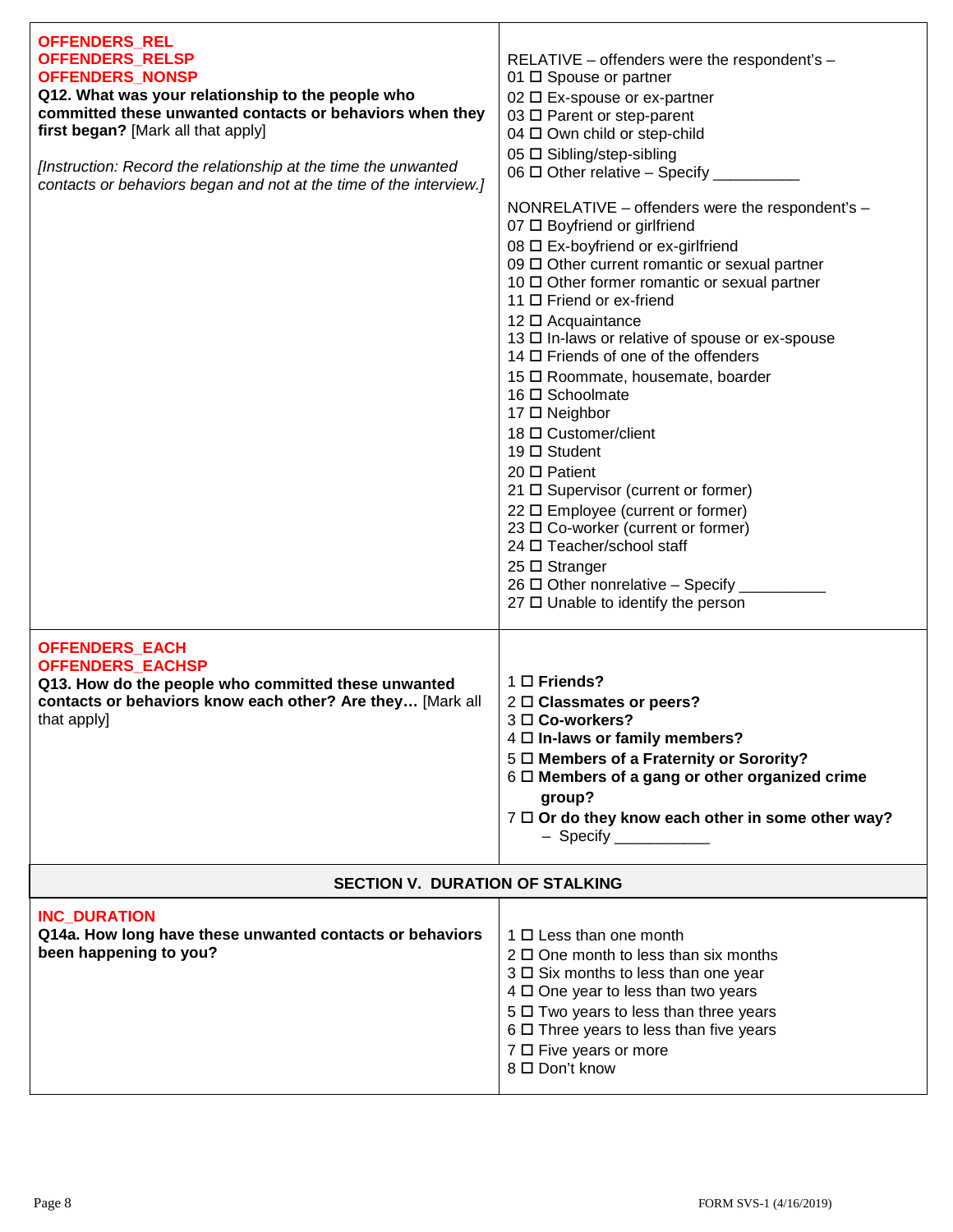| <b>INC DISCOVER</b><br>Q14b. How did you find out that these unwanted contacts or<br>behaviors were happening to you?                           | $1 \Box$ The offender told me<br>$2 \Box$ Someone else told me<br>$3 \Box$ I figured it out on my own<br>4 □ Don't know, don't remember                             |  |
|-------------------------------------------------------------------------------------------------------------------------------------------------|---------------------------------------------------------------------------------------------------------------------------------------------------------------------|--|
| <b>SECTION VI. FREQUENCY OF STALKING</b>                                                                                                        |                                                                                                                                                                     |  |
| <b>INC TIMES</b><br>Q15. In the past 12 months, how many times would you say<br>these unwanted contacts or behaviors occurred? Would you<br>say | $1 \Box$ Two to ten times<br>$2 \Box$ Eleven to fifty times<br>$3 \Box$ More than fifty times<br>$4 \Box$ Too many times to count<br>5 D Don't know, don't remember |  |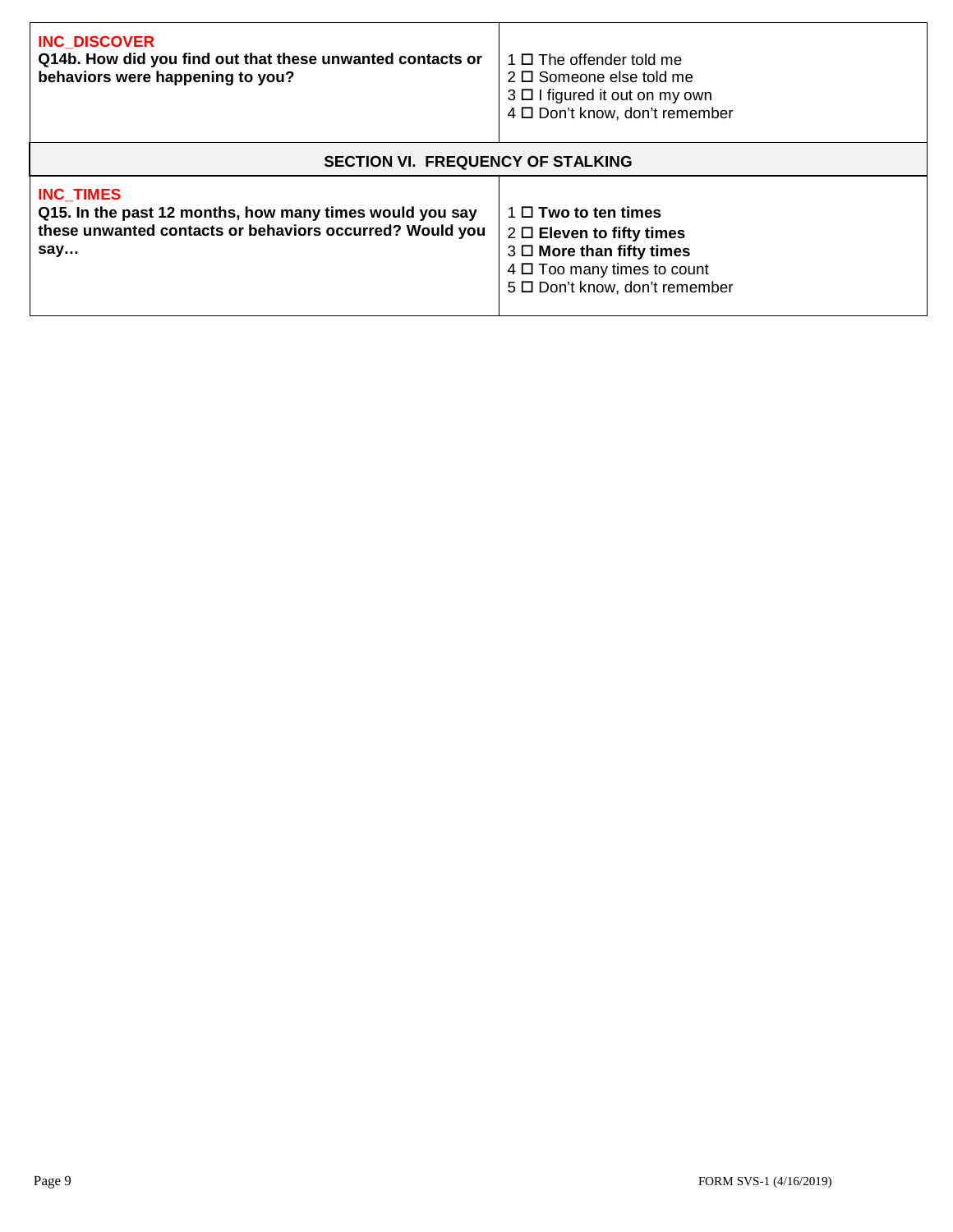| <b>SECTION VII. MOTIVE FOR STALKING</b>                                                                                                                                                                                                                                                                               |               |  |
|-----------------------------------------------------------------------------------------------------------------------------------------------------------------------------------------------------------------------------------------------------------------------------------------------------------------------|---------------|--|
| Q16. With this next question, I'm going to read a list of 9<br>possible reasons (this person/these people) started doing<br>these things to you. You can say yes to more than one<br>reason.                                                                                                                          |               |  |
| Do you think it was because                                                                                                                                                                                                                                                                                           |               |  |
| <b>INC REVENGE</b>                                                                                                                                                                                                                                                                                                    | $1 \Box Y$ es |  |
| They wanted retaliation or revenge?                                                                                                                                                                                                                                                                                   | $2 \Box$ No   |  |
| <b>INC AFFECTION</b>                                                                                                                                                                                                                                                                                                  | $1 \Box Y$ es |  |
| They wanted affection?                                                                                                                                                                                                                                                                                                | $2 \Box$ No   |  |
| <b>INC REJECTED</b>                                                                                                                                                                                                                                                                                                   | $1 \Box Y$ es |  |
| They felt rejected?                                                                                                                                                                                                                                                                                                   | $2 \Box$ No   |  |
| <b>INC OBSESSED</b>                                                                                                                                                                                                                                                                                                   | $1 \Box Y$ es |  |
| They were obsessed with you?                                                                                                                                                                                                                                                                                          | $2 \Box$ No   |  |
| Do you think it was because                                                                                                                                                                                                                                                                                           |               |  |
| <b>INC PLANNED</b>                                                                                                                                                                                                                                                                                                    | $1 \Box Y$ es |  |
| They planned to commit a crime?                                                                                                                                                                                                                                                                                       | $2 \Box$ No   |  |
| <b>INC ALREADY</b>                                                                                                                                                                                                                                                                                                    | $1 \Box Y$ es |  |
| They had already committed a crime?                                                                                                                                                                                                                                                                                   | $2 \Box$ No   |  |
| <b>INC POWER</b>                                                                                                                                                                                                                                                                                                      | $1 \Box Y$ es |  |
| They wanted power and control?                                                                                                                                                                                                                                                                                        | $2 \Box$ No   |  |
| <b>INC_FELT</b>                                                                                                                                                                                                                                                                                                       | $1 \Box Y$ es |  |
| They felt like they could do these things to you?                                                                                                                                                                                                                                                                     | $2 \Box$ No   |  |
| <b>INC_OTHER</b><br><b>INC_OTHERSP</b><br>Any other reason?                                                                                                                                                                                                                                                           | $2 \Box$ No   |  |
| CHECK ITEM 5: If offender physically attacked or attempted to attack respondent (SQ_ATTACK_SELF=1 or<br>SQ_ATTEMPT_SELF=1), then skip to Q17a (INC_HIT). If offender only threatened to attack respondent<br>(SQ_THREAT_SELF=1 and SQ_ATTACK_SELF ne 1 and SQ_ATTEMPT_SELF ne 1), then skip to Q18a (INC_THREAT_HIT). |               |  |

Else, skip to CHECK ITEM 6.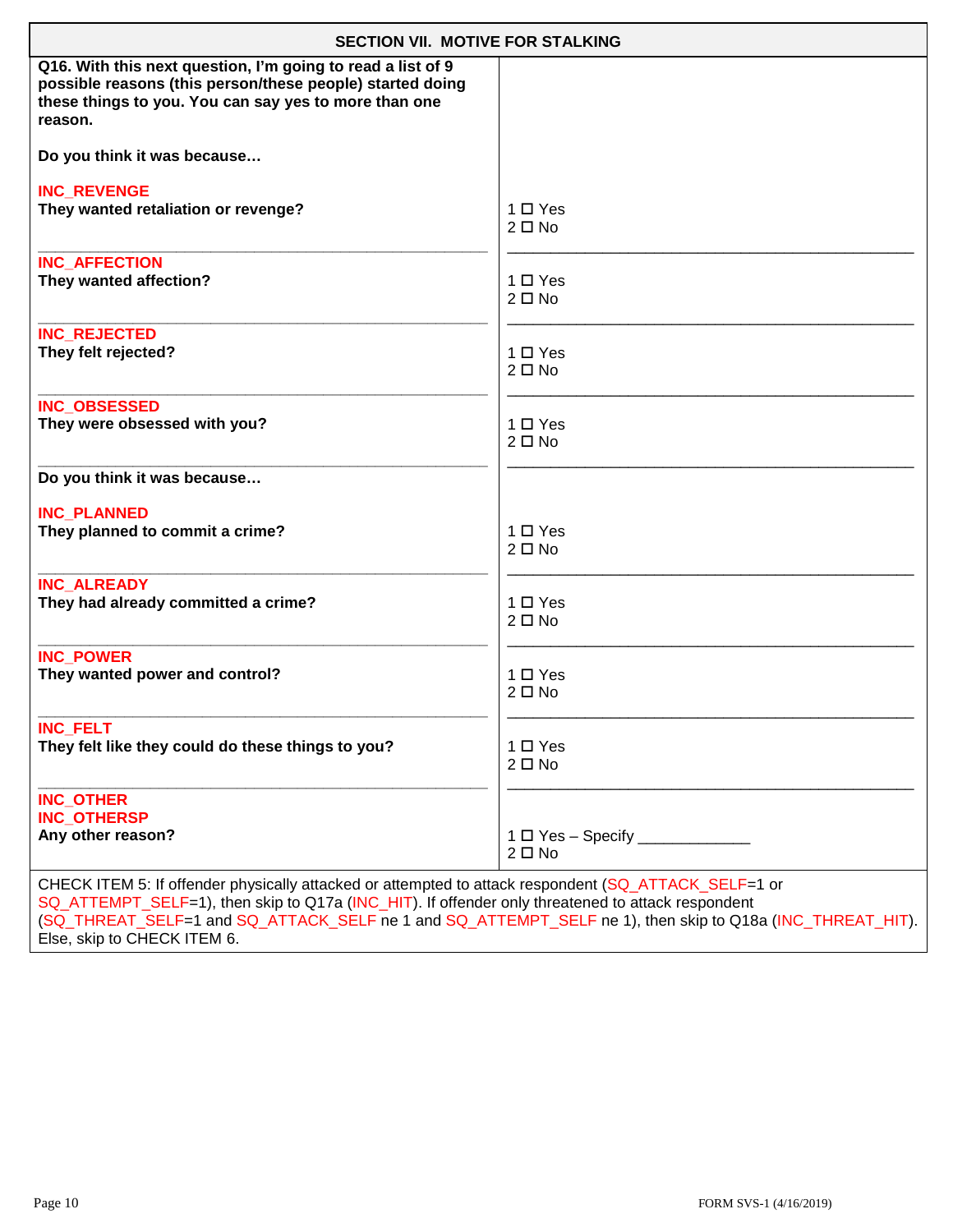| SECTION VIII. REASONABLE FEAR FOLLOW-UP                                                                                                                                                              |                                                                                                                                                                                                                                             |  |
|------------------------------------------------------------------------------------------------------------------------------------------------------------------------------------------------------|---------------------------------------------------------------------------------------------------------------------------------------------------------------------------------------------------------------------------------------------|--|
| Q17a. Earlier you indicated that (this person/these people)<br>physically attacked or attempted to physically attack you.<br>Did they attack or attempt to attack you                                |                                                                                                                                                                                                                                             |  |
| <b>INC HIT</b>                                                                                                                                                                                       | $1 \Box Y$ es                                                                                                                                                                                                                               |  |
| By hitting, slapping, pushing, or knocking you down?                                                                                                                                                 | $2 \Box$ No                                                                                                                                                                                                                                 |  |
| <b>INC CHOKE</b>                                                                                                                                                                                     | 1 □ Yes                                                                                                                                                                                                                                     |  |
| By choking or strangling you?                                                                                                                                                                        | $2 \Box$ No                                                                                                                                                                                                                                 |  |
| <b>INC RAPE</b>                                                                                                                                                                                      | $1 \Box Y$ es                                                                                                                                                                                                                               |  |
| By raping or sexually assaulting you?                                                                                                                                                                | $2 \Box$ No                                                                                                                                                                                                                                 |  |
| <b>INC VEHICLE</b>                                                                                                                                                                                   | 1 □ Yes                                                                                                                                                                                                                                     |  |
| By hitting, chasing, or dragging you with a vehicle?                                                                                                                                                 | $2 \Box$ No                                                                                                                                                                                                                                 |  |
| <b>INC_OBJECT</b>                                                                                                                                                                                    | 1 □ Yes [skip to (INC_WEAPON)]                                                                                                                                                                                                              |  |
| By using a weapon or other object?                                                                                                                                                                   | 2 □ No [skip to (INC_ATTACKOTH)]                                                                                                                                                                                                            |  |
| <b>INC WEAPON</b><br><b>INC WEAPONSP</b><br>Q17b. What was the weapon or object they used to attack or<br>attempt to attack you? Was there any other weapon or object<br>used? [Mark all that apply] | 1 O Hand gun (pistol, revolver, etc.)<br>2 □ Other gun (rifle, shotgun, etc.)<br>3 □ Knife<br>4 D Other sharp object (scissors, ice pick, axe, etc.)<br>5 D Blunt object (rock, club, bat, etc.)<br>6 □ Other - Specify ___________________ |  |
| <b>INC ATTACKOTH</b><br><b>INC ATTACKOTHSP</b><br>Q17c. Did they physically attack you in some other way?                                                                                            | 1 D Yes - Specify ______________<br>$2 \Box$ No                                                                                                                                                                                             |  |
| CHECK ITEM 5a: If offender threatened to attack respondent (SQ_THREAT_SELF=1), then skip to Q18a (INC_THREAT_HIT).<br>Else, skip to CHECK ITEM 6.                                                    |                                                                                                                                                                                                                                             |  |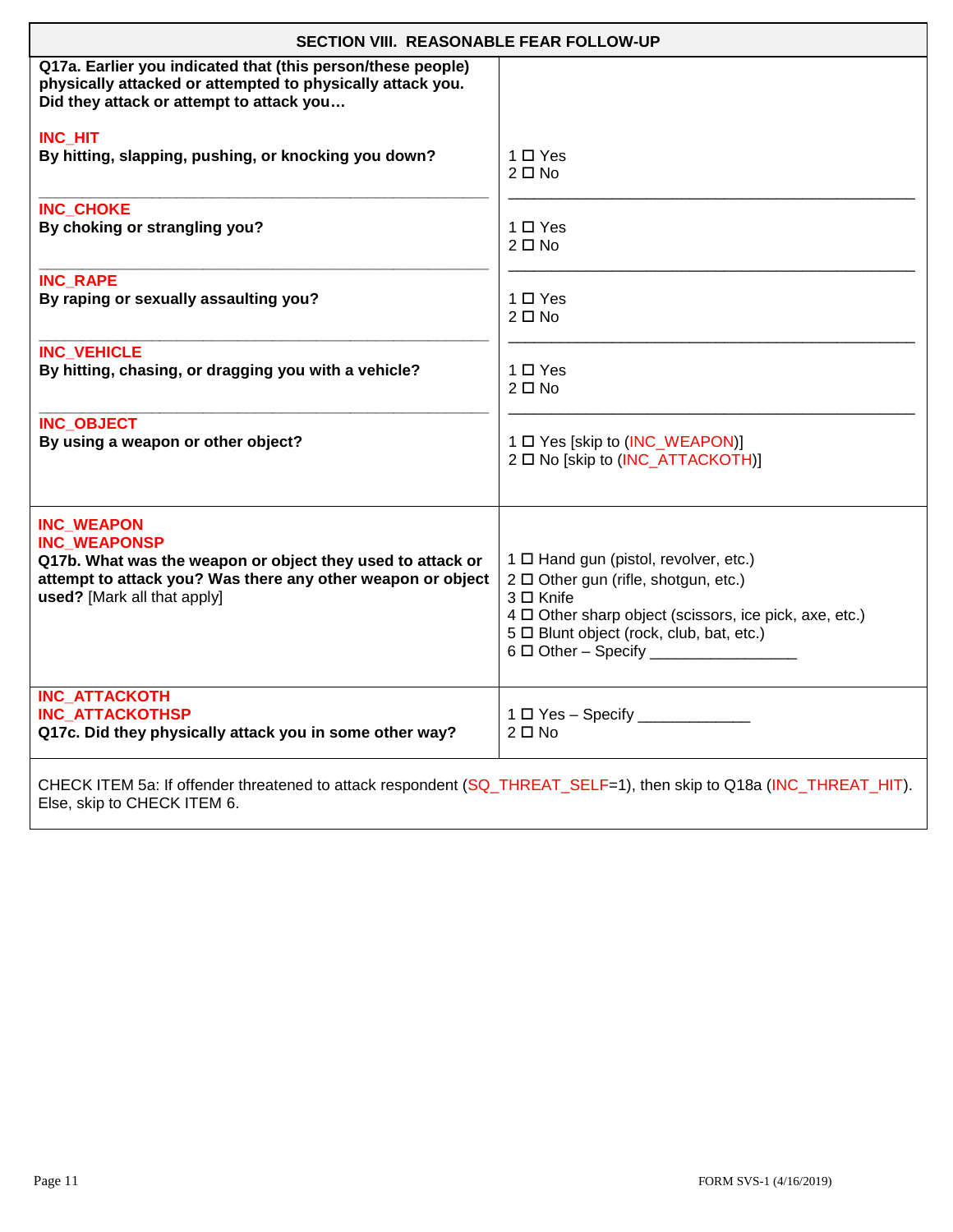| Q18a. Earlier you indicated that (this person/these people)<br>threatened to physically attack you. Did they threaten                                                                                                                                                                                                                                                                           |                                                                                                                                                                                                                                          |  |
|-------------------------------------------------------------------------------------------------------------------------------------------------------------------------------------------------------------------------------------------------------------------------------------------------------------------------------------------------------------------------------------------------|------------------------------------------------------------------------------------------------------------------------------------------------------------------------------------------------------------------------------------------|--|
| INC_THREAT_HIT                                                                                                                                                                                                                                                                                                                                                                                  | $1 \Box Y$ es                                                                                                                                                                                                                            |  |
| To hit, slap, push, or knock you down?                                                                                                                                                                                                                                                                                                                                                          | $2 \Box$ No                                                                                                                                                                                                                              |  |
| INC_THREAT_CHOKE                                                                                                                                                                                                                                                                                                                                                                                | $1 \Box Y$ es                                                                                                                                                                                                                            |  |
| To choke or strangle you?                                                                                                                                                                                                                                                                                                                                                                       | $2 \Box$ No                                                                                                                                                                                                                              |  |
| INC_THREAT_RAPE                                                                                                                                                                                                                                                                                                                                                                                 | 1 □ Yes                                                                                                                                                                                                                                  |  |
| To rape or sexually assault you?                                                                                                                                                                                                                                                                                                                                                                | $2 \Box$ No                                                                                                                                                                                                                              |  |
| INC_THREAT_VEHICLE                                                                                                                                                                                                                                                                                                                                                                              | $1 \Box Y$ es                                                                                                                                                                                                                            |  |
| To hit, chase, or drag you with a vehicle?                                                                                                                                                                                                                                                                                                                                                      | $2 \Box$ No                                                                                                                                                                                                                              |  |
| <b>INC_THREAT_KILL</b>                                                                                                                                                                                                                                                                                                                                                                          | $1 \Box Y$ es                                                                                                                                                                                                                            |  |
| To kill you?                                                                                                                                                                                                                                                                                                                                                                                    | $2 \Box$ No                                                                                                                                                                                                                              |  |
| INC_THREAT_OBJECT                                                                                                                                                                                                                                                                                                                                                                               | 1 □ Yes [skip to (INC_THREAT_WEAPON)]                                                                                                                                                                                                    |  |
| To harm you with a weapon or other object?                                                                                                                                                                                                                                                                                                                                                      | 2 □ No [skip to (INC_THREAT_ATTACKOTH)]                                                                                                                                                                                                  |  |
| INC_THREAT_WEAPON<br>INC_THREAT_WEAPONSP<br>Q18b. What was the weapon or object they threatened to<br>use? Was there any other weapon or object that they<br>threatened to use? [Mark all that apply]                                                                                                                                                                                           | 1 □ Hand gun (pistol, revolver, etc.)<br>2 D Other gun (rifle, shotgun, etc.)<br>3 □ Knife<br>$4 \Box$ Other sharp object (scissors, ice pick, axe, etc.)<br>5 D Blunt object (rock, club, bat, etc.)<br>6 $\Box$ Other - Specify $\Box$ |  |
| INC_THREAT_ATTACKOTH<br>INC_THREAT_ATTACKOTHSP<br>Q18c. Did they threaten to physically attack you in some<br>other way?                                                                                                                                                                                                                                                                        | 1 O Yes - Specify ___________<br>$2 \Box$ No                                                                                                                                                                                             |  |
| CHECK ITEM 6: If offender physically attacked or attempted to attack someone close to respondent or a pet<br>(SQ_ATTACK_OTH=1 or SQ_ATTEMPT_OTH=1) then skip to Q19a. If offender only threatened to attack someone close to<br>respondent or a pet (SQ THREAT OTH=1 and SQ ATTACK OTH ne 1 and SQ ATTEMPT OTH ne 1), then skip to Q19b<br>(INC THREAT CHILD). Else, skip to Q20 (ASSIST CALL). |                                                                                                                                                                                                                                          |  |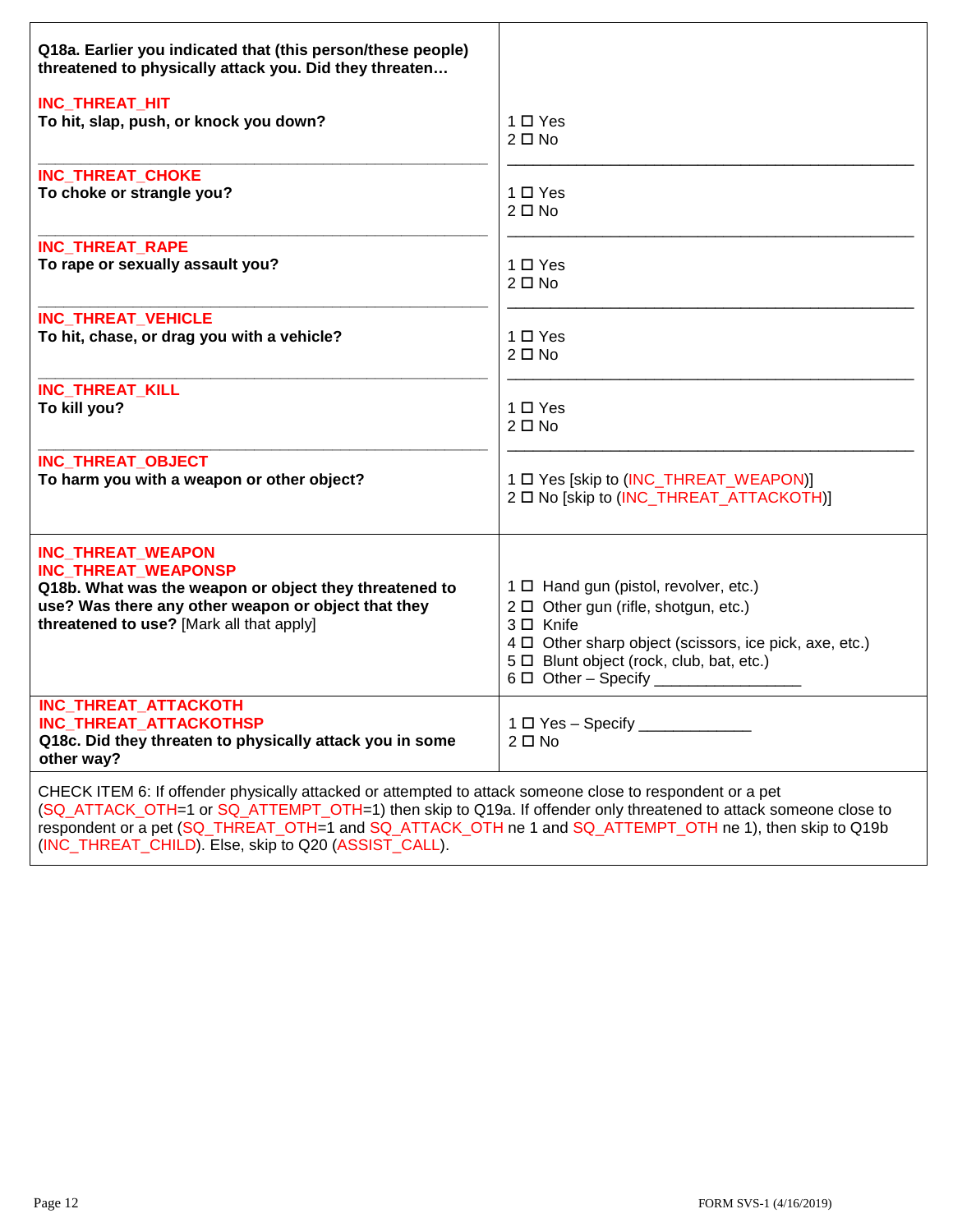| Q19a. Earlier you indicated that (this person/these people)<br>physically attacked or attempted to physically attack<br>someone close to you or a pet. Was it |               |
|---------------------------------------------------------------------------------------------------------------------------------------------------------------|---------------|
| <b>INC_ATTACK_CHILD</b>                                                                                                                                       | $1 \Box Y$ es |
| A child?                                                                                                                                                      | $2 \Box$ No   |
| INC_ATTACK_SPOUSE                                                                                                                                             | $1 \Box Y$ es |
| A spouse or partner?                                                                                                                                          | $2 \Box$ No   |
| INC_ATTACK_SIGNOTH                                                                                                                                            | $1 \Box Y$ es |
| A boyfriend or girlfriend?                                                                                                                                    | $2 \Box$ No   |
| INC ATTACK FAMILY                                                                                                                                             | $1 \Box Y$ es |
| Another family member?                                                                                                                                        | $2 \Box$ No   |
| <b>INC ATTACK FRIEND</b>                                                                                                                                      | $1 \Box Y$ es |
| A friend or co-worker?                                                                                                                                        | $2 \Box$ No   |
| <b>INC_ATTACK_PET</b>                                                                                                                                         | $1 \Box Y$ es |
| A pet or companion animal?                                                                                                                                    | $2 \Box$ No   |
| <b>INC ATTACK OTHERPERS</b><br><b>INC ATTACK OTHERPERSSP</b><br>Someone else?                                                                                 | $2 \Box$ No   |
| CHECK ITEM 6a: If offender threatened to attack someone close to respondent or a pet (SQ_THREAT_OTH=1), then skip to                                          |               |

Q19b (INC\_THREAT\_CHILD). Else, skip to Q20 (ASSIST\_CALL).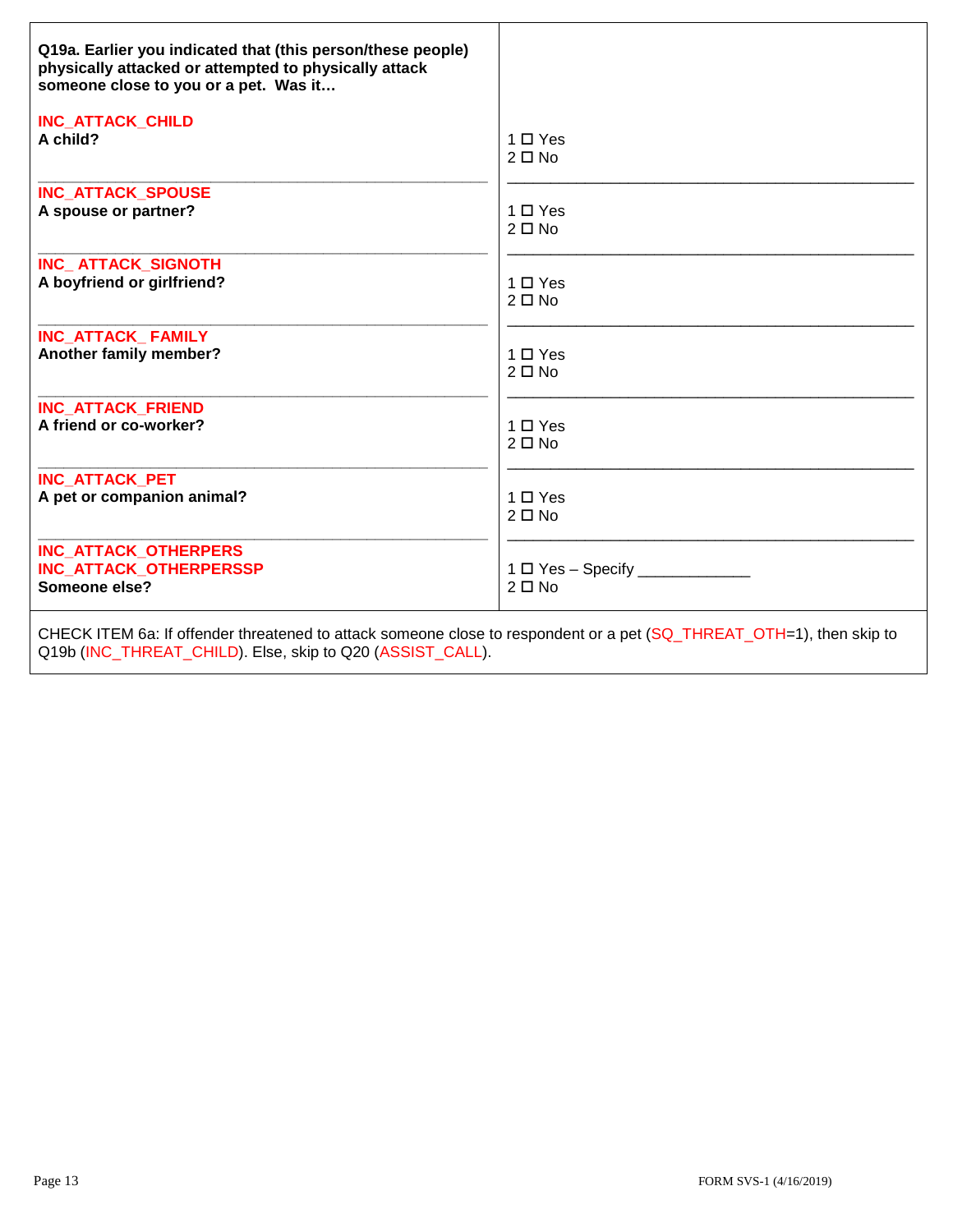| Q19b. Earlier you indicated that (this person/these people)<br>threatened to physically attack someone close to you or a<br>pet. Was it                                            |                                                                                     |
|------------------------------------------------------------------------------------------------------------------------------------------------------------------------------------|-------------------------------------------------------------------------------------|
| INC_THREAT_CHILD                                                                                                                                                                   | 1 □ Yes                                                                             |
| A child?                                                                                                                                                                           | $2 \Box$ No                                                                         |
| <b>INC_THREAT_SPOUSE</b>                                                                                                                                                           | $1 \Box Y$ es                                                                       |
| A spouse or partner?                                                                                                                                                               | $2 \Box$ No                                                                         |
| <b>INC_THREAT_SIGNOTH</b>                                                                                                                                                          | $1 \Box Y$ es                                                                       |
| A boyfriend or girlfriend?                                                                                                                                                         | $2 \Box$ No                                                                         |
| <b>INC_THREAT_FAMILY</b>                                                                                                                                                           | 1 O Yes                                                                             |
| Another family member?                                                                                                                                                             | $2 \Box$ No                                                                         |
| <b>INC THREAT FRIEND</b>                                                                                                                                                           | $1 \Box Y$ es                                                                       |
| A friend or co-worker?                                                                                                                                                             | $2 \Box$ No                                                                         |
| <b>INC THREAT PET</b>                                                                                                                                                              | 1 □ Yes                                                                             |
| A pet or companion animal?                                                                                                                                                         | $2 \Box$ No                                                                         |
| <b>INC_THREAT_SELF</b>                                                                                                                                                             | 1 O Yes                                                                             |
| Himself/herself (offender)?                                                                                                                                                        | $2 \Box$ No                                                                         |
| INC_THREAT_OTH<br><b>INC THREAT OTHSP</b><br>Someone else?                                                                                                                         | $1 \Box$ Yes - Specify $\Box$<br>$2 \Box$ No                                        |
| <b>SECTION IX. HELP-SEEKING</b>                                                                                                                                                    |                                                                                     |
| <b>ASSIST_CALL</b><br>Q20. During the past 12 months did you or someone else call<br>or contact the police to report any of the unwanted contacts<br>or behaviors you experienced? | 1 □ Yes [skip to Q22 (ASSIST_YESREPORT)]<br>2 □ No [skip to Q21 (ASSIST_NOTREPORT)] |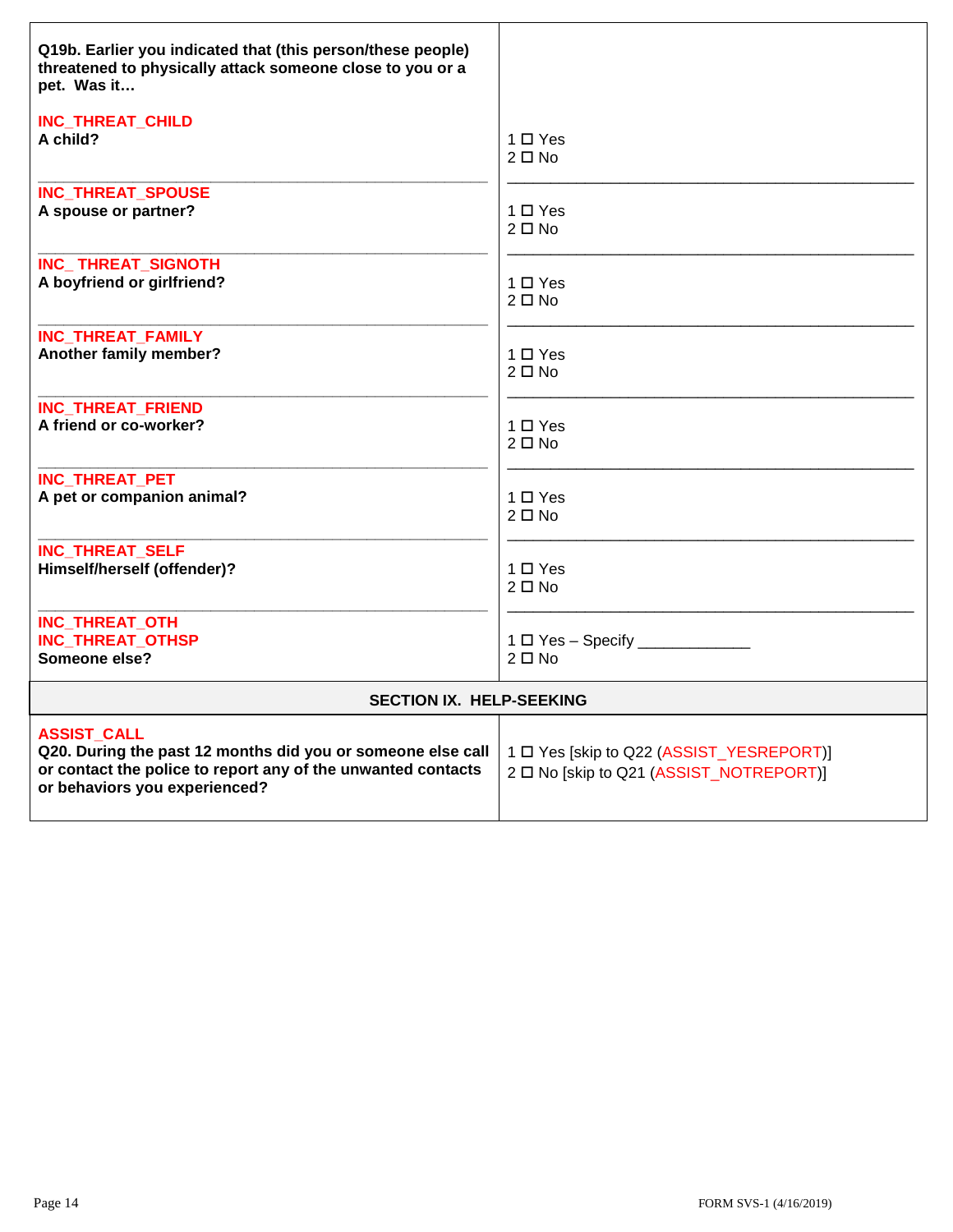| <b>ASSIST_NOTREPORT</b>                                                                                                                                                                   |                                                                        |
|-------------------------------------------------------------------------------------------------------------------------------------------------------------------------------------------|------------------------------------------------------------------------|
| <b>ASSIST NOTREPORTSP</b>                                                                                                                                                                 | Dealt with it another way                                              |
| Q21. What was the reason these unwanted contacts or                                                                                                                                       | 01 O Reported to another official (guard, apt. manager,                |
| behaviors were not reported to the police?                                                                                                                                                | employer, hospital official, school official, military                 |
|                                                                                                                                                                                           | official, etc.)                                                        |
| [Mark all that apply]                                                                                                                                                                     | 02 □ Private or personal matter (handled myself or family              |
|                                                                                                                                                                                           | member or friend handled it)                                           |
| <b>Structured Probe</b>                                                                                                                                                                   | 03 □ Told other non-officials (parents, friends, other family          |
| Was the reason because it was dealt with in another way, it<br>wasn't important enough, police couldn't do anything, police<br>wouldn't help, fear of the person, or was there some other | members, etc.)                                                         |
|                                                                                                                                                                                           |                                                                        |
| reason?                                                                                                                                                                                   | Not important enough to respondent                                     |
|                                                                                                                                                                                           | 04 $\Box$ Too minor, not a police matter, not serious enough           |
|                                                                                                                                                                                           | 05 □ Not clear it was a crime                                          |
|                                                                                                                                                                                           | $06 \Box$ Not sure that harm was intended                              |
|                                                                                                                                                                                           |                                                                        |
|                                                                                                                                                                                           | Police couldn't do anything                                            |
|                                                                                                                                                                                           | 07 □ Didn't think the police would be able to stop behaviors           |
|                                                                                                                                                                                           | 08 □ Could not find or identify offender                               |
|                                                                                                                                                                                           | 09 □ Had no legal authority/wrong jurisdiction                         |
|                                                                                                                                                                                           | 10 □ Lacked or had incorrect restraining, protection, or no-           |
|                                                                                                                                                                                           | contact order<br>11 □ Not enough evidence/lack of proof                |
|                                                                                                                                                                                           |                                                                        |
|                                                                                                                                                                                           | Police wouldn't help                                                   |
|                                                                                                                                                                                           | 12 O Police wouldn't believe respondent                                |
|                                                                                                                                                                                           | 13 □ Police would think it was respondent's fault                      |
|                                                                                                                                                                                           | 14 □ Police didn't think it was important enough, wouldn't             |
|                                                                                                                                                                                           | want to be bothered or get involved                                    |
|                                                                                                                                                                                           | 15 □ Offender was a police officer, justice officer                    |
|                                                                                                                                                                                           | 16 O Police would be inefficient, ineffective                          |
|                                                                                                                                                                                           | 17 □ Had previous negative experience with the police                  |
|                                                                                                                                                                                           |                                                                        |
|                                                                                                                                                                                           | Feared offender                                                        |
|                                                                                                                                                                                           | 18 □ Afraid of reprisal or escalation of behavior by the               |
|                                                                                                                                                                                           | offender or others                                                     |
|                                                                                                                                                                                           |                                                                        |
|                                                                                                                                                                                           | Other reasons<br>19 O Respondent does not trust or is afraid of police |
|                                                                                                                                                                                           | 20 □ Respondent felt ashamed or embarrassed                            |
|                                                                                                                                                                                           | $21 \square$ Didn't want offender to get in trouble with the law       |
|                                                                                                                                                                                           | 22 $\Box$ Offender was (ex)spouse or (ex)partner                       |
|                                                                                                                                                                                           | 23 □ Respondent obtained a restraining, protection, or no-             |
|                                                                                                                                                                                           | contact order instead                                                  |
|                                                                                                                                                                                           | 24 □ Respondent moved away                                             |
|                                                                                                                                                                                           | 25 □ Offender moved away                                               |
|                                                                                                                                                                                           | $26 \square$ For the sake of the children                              |
|                                                                                                                                                                                           | 27 □ Unwanted contacts/behaviors stopped                               |
|                                                                                                                                                                                           | $28 \Box$ Other - Specify ___________                                  |
|                                                                                                                                                                                           | 29 □ Don't know                                                        |
|                                                                                                                                                                                           |                                                                        |
|                                                                                                                                                                                           |                                                                        |

Т

CHECK ITEM 6b: Skip to Q27 (ASSIST\_AGENCYSEEK).

 $\mathsf{r}$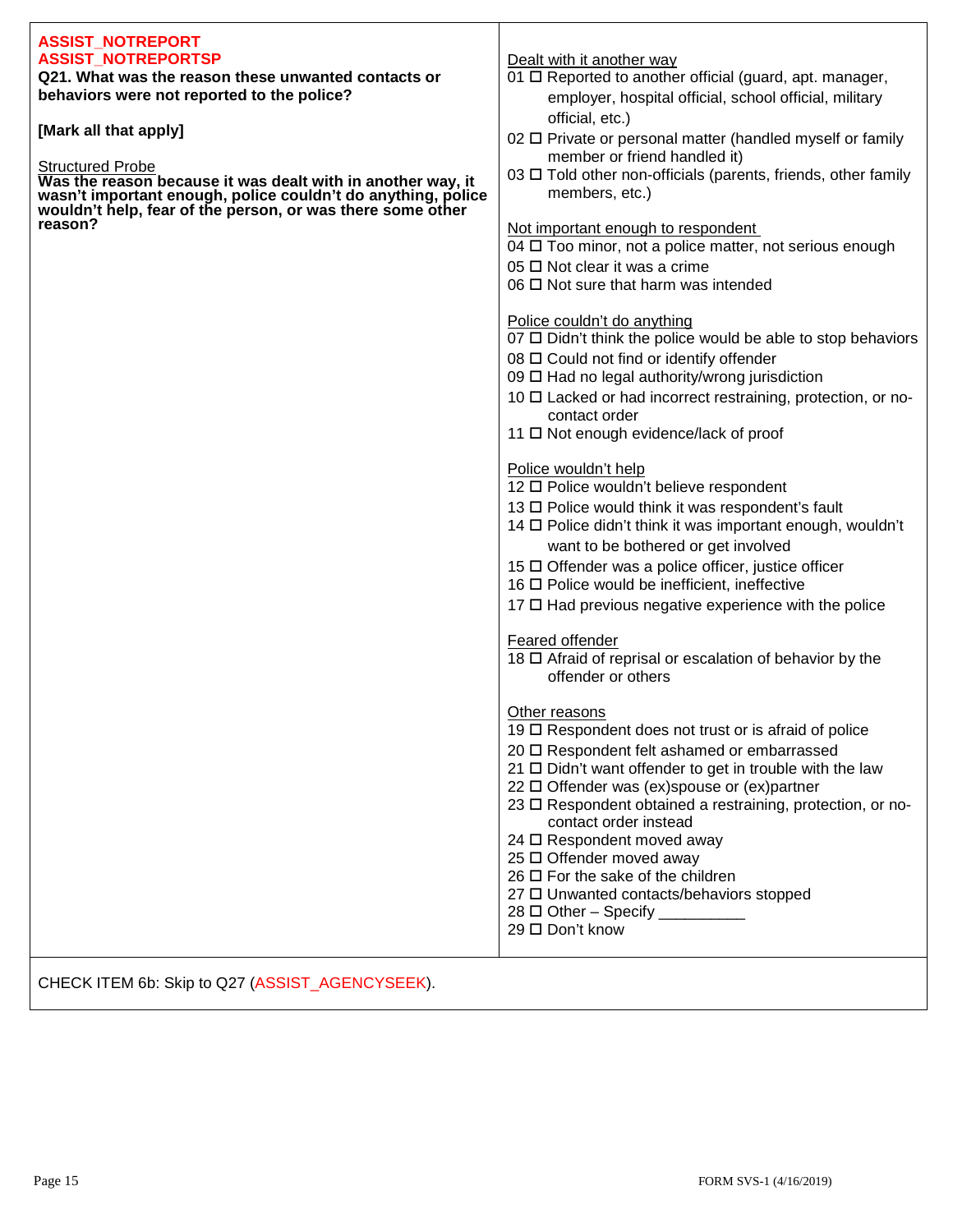| <b>ASSIST_YESREPORT</b><br><b>ASSIST_YESREPORTSP</b><br>Q22. During the past 12 months, who reported these<br>unwanted contacts or behaviors to the police? Anyone else?<br>[Mark all that apply]                                                                 | 01 □ Respondent<br>02 □ Respondent's friend<br>03 □ Neighbor<br>04 O Respondent's family, in-laws, spouse, parents,<br>children, relatives<br>05 □ Respondent's girl/boyfriend, partner<br>06 □ Doctor, nurse<br>07 □ Clergy or faith leader<br>08 $\Box$ Social worker, counselor, other mental health<br>professional<br>09 □ School official, teacher, faculty, or staff<br>10 □ Boss, employer, co-worker<br>11 □ Stranger, bystander<br>12 □ Security guard, security department<br>13 □ Police on scene<br>$14 \Box$ Other - Specify ___________<br>15 □ Don't know                                             |
|-------------------------------------------------------------------------------------------------------------------------------------------------------------------------------------------------------------------------------------------------------------------|-----------------------------------------------------------------------------------------------------------------------------------------------------------------------------------------------------------------------------------------------------------------------------------------------------------------------------------------------------------------------------------------------------------------------------------------------------------------------------------------------------------------------------------------------------------------------------------------------------------------------|
| <b>ASSIST_ACTION</b><br><b>ASSIST ACTIONSP</b><br>Q23. Taking into account all of the times the police were<br>contacted in the past 12 months regarding these unwanted<br>contacts or behaviors, what did the police do? Anything<br>else? [Mark all that apply] | 01 □ Took a report<br>02 □ Talked to or warned offender<br>03 □ Arrested the offender or took the offender into<br>custody<br>04 $\Box$ Told respondent to get a restraining, protection, or<br>no-contact order<br>05 □ Referred respondent to a court or prosecutor's office<br>06 $\Box$ Referred respondent to services, such as victim<br>assistance<br>07 $\Box$ Gave advice on how to protect self<br>08 □ Took respondent to another location, such as a<br>hospital or shelter<br>09 O Asked for more information/evidence<br>$10 \Box$ Other - Specify __________<br>11 □ Don't know<br>12 □ Took no action |

CHECK ITEM 7: If the police took no action (ASSIST\_ACTION=12), then skip to Q24 (ASSIST\_NOACTION). Else, skip to Q25a (ASSIST\_CHARGES).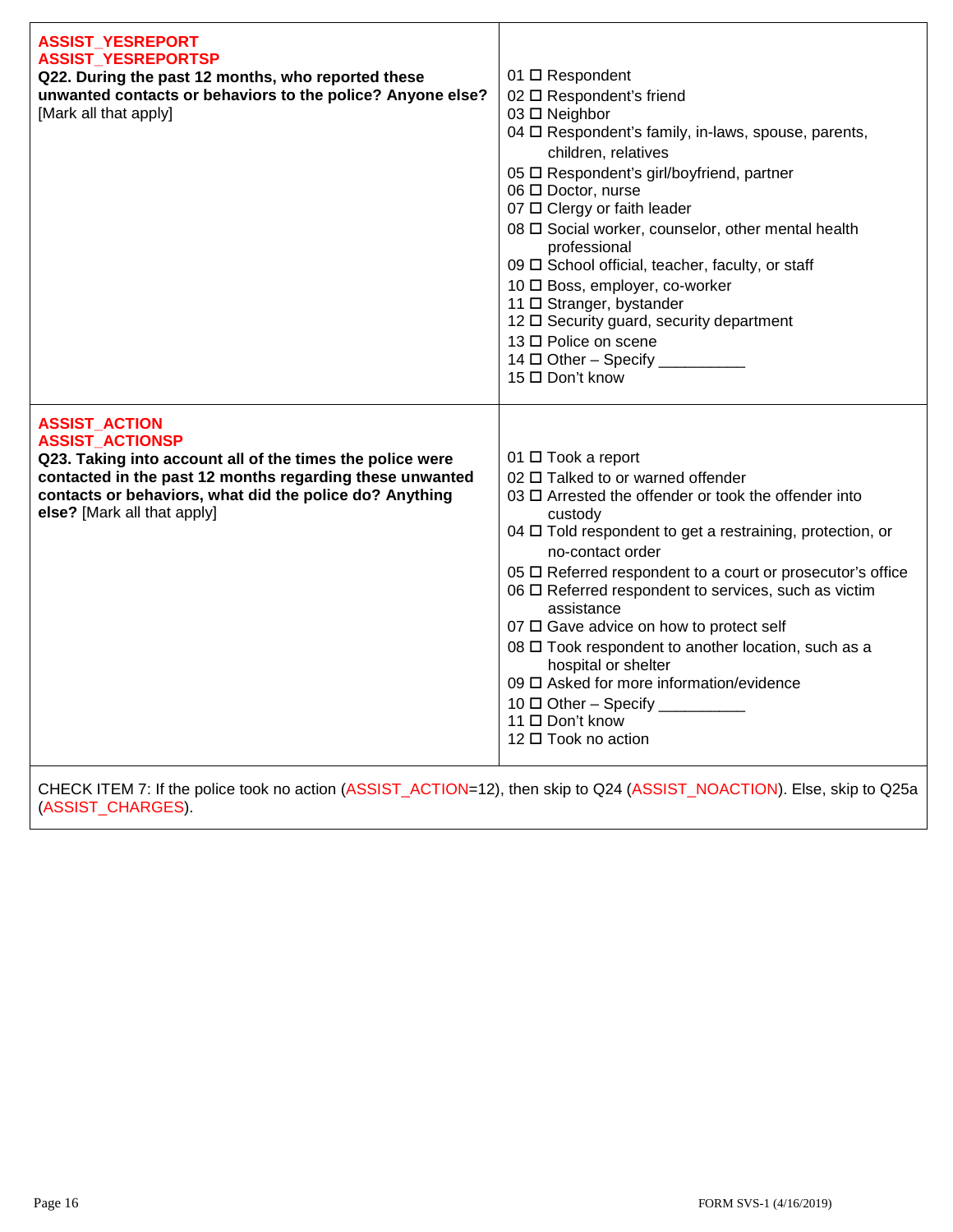| <b>ASSIST_NOACTION</b><br><b>ASSIST_NOACTIONSP</b><br>Q24. Why do you think the police took no action? Any other<br>reason? [Mark all that apply]                                                                                                 | 01 $\Box$ Police did not think crime occurred<br>02 □ Could not find or identify offender<br>03 □ Had no legal authority/wrong jurisdiction<br>04 O Respondent lacked or had incorrect restraining,<br>protection, or no-contact order<br>05 □ Didn't have evidence/lack of proof<br>06 □ Didn't believe respondent/take respondent seriously<br>07 □ Thought it was respondent's fault<br>08 □ Didn't think it was important enough, didn't want to be<br>bothered or get involved<br>09 □ Were inefficient, ineffective<br>10 □ Offender was a police officer, justice officer<br>11 □ Offender was well-connected in the community, was<br>friend/relative with local authorities<br>12 $\Box$ Respondent was not old enough to file a report (i.e.<br>needed a guardian)<br>13 $\Box$ Other - Specify __<br>14 □ Don't know |
|---------------------------------------------------------------------------------------------------------------------------------------------------------------------------------------------------------------------------------------------------|---------------------------------------------------------------------------------------------------------------------------------------------------------------------------------------------------------------------------------------------------------------------------------------------------------------------------------------------------------------------------------------------------------------------------------------------------------------------------------------------------------------------------------------------------------------------------------------------------------------------------------------------------------------------------------------------------------------------------------------------------------------------------------------------------------------------------------|
| <b>ASSIST_CHARGES</b><br>Q25a. Were criminal charges filed against the<br>(person/persons) who committed the unwanted contacts or<br>behaviors you experienced?                                                                                   | 1 □ Yes [skip to Q25b (ASSIST_FILED)]<br>2 □ No [skip to Q27 (ASSIST_AGENCYSEEK)]<br>3 □ Don't know [skip to Q27 (ASSIST_AGENCYSEEK)]                                                                                                                                                                                                                                                                                                                                                                                                                                                                                                                                                                                                                                                                                           |
| <b>ASSIST_FILED</b><br><b>ASSIST_FILEDSP</b>                                                                                                                                                                                                      |                                                                                                                                                                                                                                                                                                                                                                                                                                                                                                                                                                                                                                                                                                                                                                                                                                 |
| Q25b. What were the criminal charges filed? [Mark all that<br>apply]                                                                                                                                                                              | 1 □ Stalking<br>2 □ Something else - Specify _____<br>3 □ Don't know                                                                                                                                                                                                                                                                                                                                                                                                                                                                                                                                                                                                                                                                                                                                                            |
| <b>ASSIST_OUTCOME</b><br><b>ASSIST_OUTCOMESP</b><br>Q26. What was the final outcome of the criminal charges<br>filed against the (person/persons) who committed these<br>unwanted contacts or behaviors? Anything else? [Mark all<br>that apply.] | 01 □ Still pending<br>02 □ Dismissed/not guilty<br>03 □ Convicted/guilty<br>04 □ Plead to lesser charge<br>$05 \Box$ Fined<br>06 $\Box$ Court order intervention/counseling program<br>07 O Criminal no-contact order<br>08 □ Probation<br>09 [ Jailed/imprisoned<br>10 □ Other - Specify<br>11 □ Don't know                                                                                                                                                                                                                                                                                                                                                                                                                                                                                                                    |
| <b>ASSIST_AGENCYSEEK</b><br>Q27. In the past 12 months, did you seek any help or advice<br>concerning these unwanted contacts or behaviors from any<br>office or agency - other than police - that assists victims of<br>crime?                   | 1 □ Yes [skip to Q28a (ASSIST_AGENCYHELP)]<br>2 □ No [skip to Q29 (ACTION_BLOCKED)]<br>3 □ Don't know [skip to Q29 (ACTION_BLOCKED)]                                                                                                                                                                                                                                                                                                                                                                                                                                                                                                                                                                                                                                                                                            |
| <b>ASSIST_AGENCYHELP</b><br>Q28a. Did you receive any services or assistance from this<br>or these offices or agencies?                                                                                                                           | 1 D Yes [skip to Q28b (ASSIST_HOTLINE)]<br>2 □ No [skip to Q28c (ASSIST_AREA)]<br>3 □ Don't know [skip to Q29 (ACTION_BLOCKED)]                                                                                                                                                                                                                                                                                                                                                                                                                                                                                                                                                                                                                                                                                                 |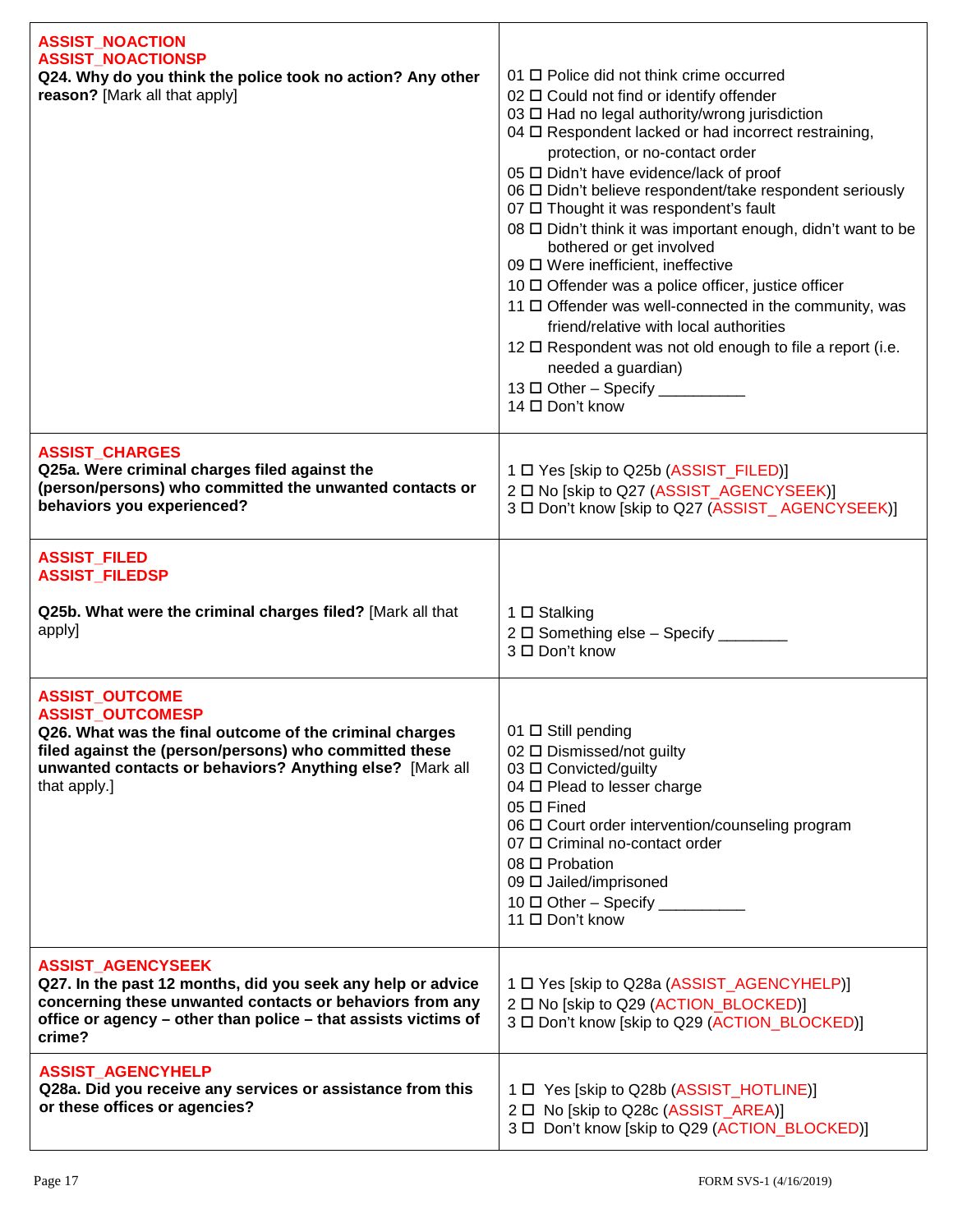| Q28b. With this next question, I'm going to read a list of 11<br>different types of services or assistance you may have<br>received. You can say yes to more than one type. |                              |
|-----------------------------------------------------------------------------------------------------------------------------------------------------------------------------|------------------------------|
| Did you receive                                                                                                                                                             |                              |
| <b>ASSIST_HOTLINE</b>                                                                                                                                                       | $1 \Box Y$ es                |
| <b>Crisis hotline counseling?</b>                                                                                                                                           | $2 \Box$ No                  |
| <b>ASSIST_THERAPY</b>                                                                                                                                                       | 1 □ Yes                      |
| <b>Counseling or therapy?</b>                                                                                                                                               | $2\square$ No                |
| <b>ASSIST_ORDER</b><br>Assistance getting a restraining, protection, or no-contact<br>order?                                                                                | $1 \Box Y$ es<br>$2 \Box$ No |
| <b>ASSIST_LEGAL</b>                                                                                                                                                         | $1 \Box Y$ es                |
| Legal or court services?                                                                                                                                                    | $2 \Box$ No                  |
| <b>ASSIST_COMPENSATE</b>                                                                                                                                                    | 1 □ Yes                      |
| Federal or state victim compensation?                                                                                                                                       | $2 \Box$ No                  |
| <b>ASSIST FINANCIAL</b>                                                                                                                                                     | $1 \Box Y$ es                |
| Short term or emergency financial assistance?                                                                                                                               | $2 \Box$ No                  |
| Did you receive                                                                                                                                                             |                              |
| <b>ASSIST_SHELTER</b>                                                                                                                                                       | $1 \Box Y$ es                |
| Shelter or safehouse services?                                                                                                                                              | $2 \Box$ No                  |
| <b>ASSIST SAFETY</b>                                                                                                                                                        | $1 \Box Y$ es                |
| <b>Safety planning?</b>                                                                                                                                                     | $2 \Box$ No                  |
| <b>ASSIST_RISK</b>                                                                                                                                                          | 1 □ Yes                      |
| <b>Risk or threat assessment?</b>                                                                                                                                           | $2 \Box$ No                  |
| <b>ASSIST_MEDICAL</b>                                                                                                                                                       | 1 □ Yes                      |
| <b>Medical advocacy?</b>                                                                                                                                                    | $2 \Box$ No                  |
| <b>ASSIST_HELP_OTHER</b><br><b>ASSIST_HELP_OTHERSP</b><br>Any other services?                                                                                               | $2 \Box$ No                  |
| CHECK ITEM 8: Skip to Q29 (ACTION_BLOCKED).                                                                                                                                 |                              |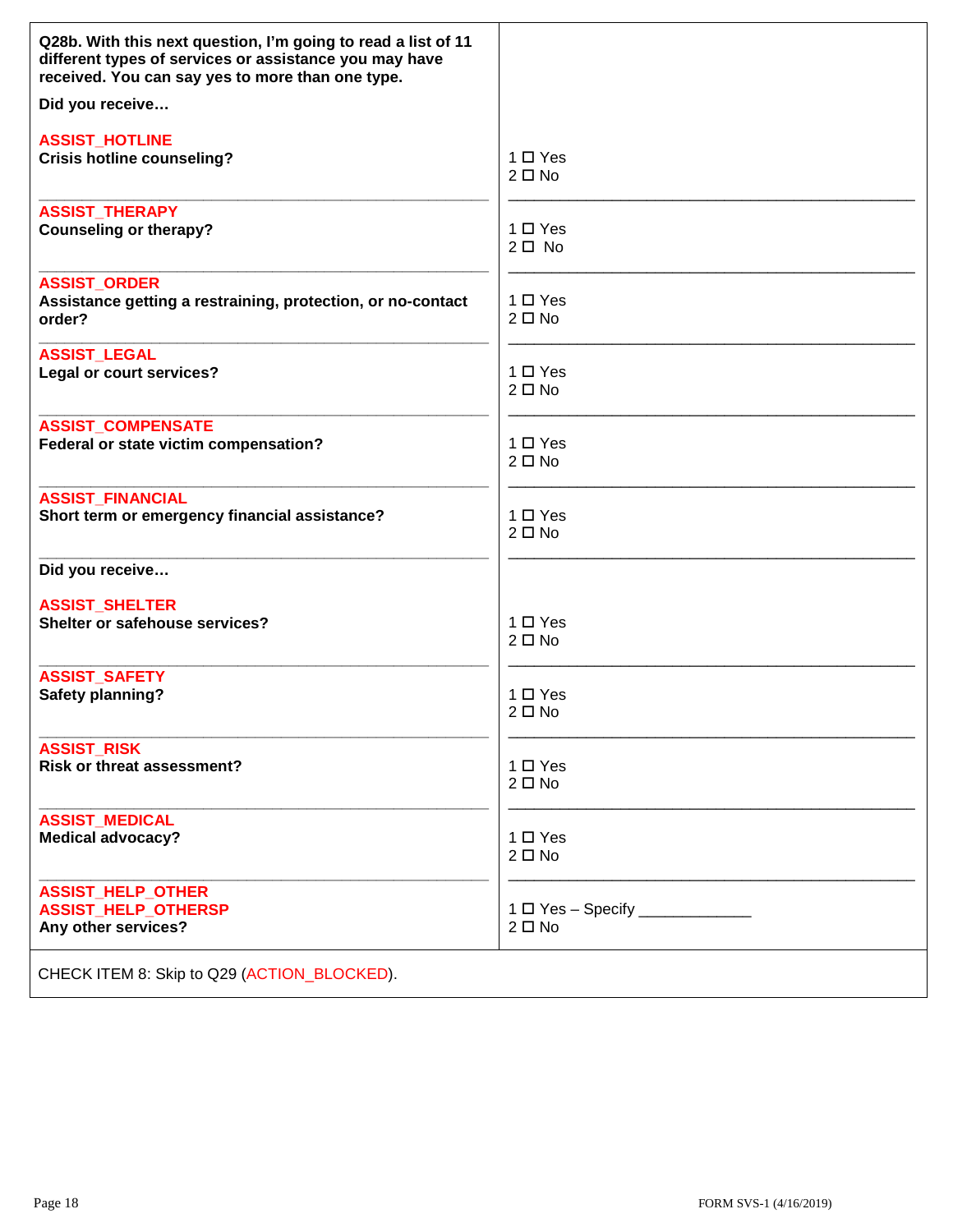| Q28c. You reported that you sought services from an office<br>or agency that assists victims of crime, but did not receive<br>them. Why did you not receive these services? Was it<br>because |                                         |
|-----------------------------------------------------------------------------------------------------------------------------------------------------------------------------------------------|-----------------------------------------|
| <b>ASSIST_AREA</b><br>Services were not available in your local area?                                                                                                                         | $1 \Box Y$ es<br>$2 \Box$ No            |
| <b>ASSIST TRANSPORT</b><br>You did not have a means of transportation to and from the<br>service provider?                                                                                    | 1 □ Yes<br>$2 \Box$ No                  |
| <b>ASSIST CHILDCARE</b><br>You did not have childcare to go to get services?                                                                                                                  | $1 \Box Y$ es<br>$2 \Box$ No            |
| <b>ASSIST ACCOMODATE</b><br>The service provider could not accommodate you (for<br>example, there were no beds available in a shelter)?                                                       | $1 \Box Y$ es<br>$2 \Box$ No            |
| Was it because                                                                                                                                                                                |                                         |
| <b>ASSIST_WORK</b><br>You were unable to take time off of work or school to get<br>services?                                                                                                  | $1 \square$ Yes<br>$2 \Box$ No          |
| <b>ASSIST LANGUAGE</b><br>There were language barriers?                                                                                                                                       | $1 \Box Y$ es<br>$2 \Box$ No            |
| <b>ASSIST ELIGIBLE</b><br>You were not eligible for services?                                                                                                                                 | $1 \Box Y$ es<br>$2 \Box$ No            |
| <b>ASSIST NOHELP OTHER</b><br><b>ASSIST NOHELP OTHERSP</b><br>Some other reason?                                                                                                              | $1 \Box$ Yes - Specify _<br>$2 \Box$ No |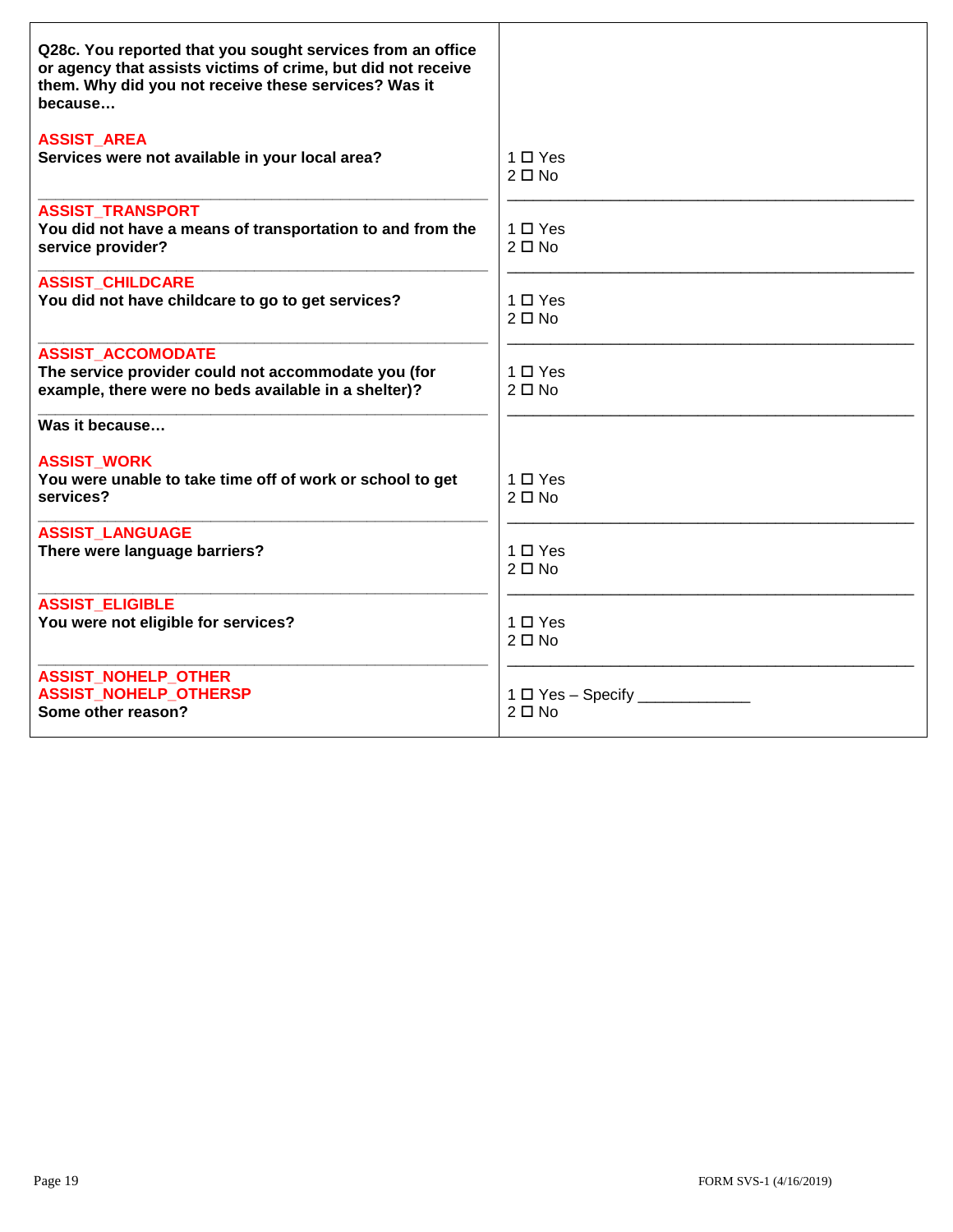| <b>SECTION X. SELF-PROTECTIVE ACTIONS</b>                                                                                                                                                                                                                            |                                                                                                                                                                                                                                                                                                                                                                                                                                                                                                    |
|----------------------------------------------------------------------------------------------------------------------------------------------------------------------------------------------------------------------------------------------------------------------|----------------------------------------------------------------------------------------------------------------------------------------------------------------------------------------------------------------------------------------------------------------------------------------------------------------------------------------------------------------------------------------------------------------------------------------------------------------------------------------------------|
| Q29. There are things that people might try to do to protect<br>themselves or stop unwanted contacts or behaviors from<br>continuing. In the past 12 months, have you done any of the<br>following because of the unwanted contacts or behaviors<br>you experienced? |                                                                                                                                                                                                                                                                                                                                                                                                                                                                                                    |
| <b>ACTION_BLOCKED</b><br>Have you blocked unwanted calls, messages, or other<br>communications?                                                                                                                                                                      | $1 \Box Y$ es<br>$2 \Box$ No                                                                                                                                                                                                                                                                                                                                                                                                                                                                       |
| <b>ACTION_INFO</b><br>Have you changed your personal information?                                                                                                                                                                                                    | 1 D Yes [skip to ACTION_INFOLST]<br>2 □ No [skip to ACTION_ORDER]                                                                                                                                                                                                                                                                                                                                                                                                                                  |
| <b>ACTION_INFOLST</b><br><b>ACTION INFOLSTSP</b><br>What personal information did you change?<br>[Mark all that apply]                                                                                                                                               | 1 O Change your social security number or name<br>2 □ Change e-mail address<br>3 D Shut down or change information on social media<br>accounts<br>4 D Change telephone numbers<br>5 $\Box$ Get a new phone or computer<br>$6 \Box$ Other - Specify __________                                                                                                                                                                                                                                      |
| <b>ACTION ORDER</b><br>Have you applied for a restraining, protection, or no-contact<br>order?                                                                                                                                                                       | $1 \Box Y$ es<br>$2 \Box$ No                                                                                                                                                                                                                                                                                                                                                                                                                                                                       |
| <b>ACTION_SECURITY</b><br>Have you taken self-defensive actions or other security<br>measures?                                                                                                                                                                       | 1 D Yes [skip to ACTION_SECURITYLST]<br>2 O No [skip to ACTION_ACTIVITIES]                                                                                                                                                                                                                                                                                                                                                                                                                         |
| <b>ACTION_SECURITYLST</b><br><b>ACTION_SECURITYLSTSP</b><br>What self-defensive actions or security measures did you<br>take?<br>[Mark all that apply]                                                                                                               | 1 □ Take self-defense or martial arts classes<br>$2 \Box$ Get pepper spray<br>3 □ Get a gun<br>4 O Get any other kind of weapon<br>5 $\Box$ Change or install new locks or a security system<br>$6 \Box$ Other - Specify ____________                                                                                                                                                                                                                                                              |
| <b>ACTION_ACTIVITIES</b><br>Have you changed your day-to-day activities?                                                                                                                                                                                             | 1 D Yes [skip to ACTION_ACTIVITIESLST]<br>2 O No [skip to ACTION_PROTECT]                                                                                                                                                                                                                                                                                                                                                                                                                          |
| <b>ACTION_ACTIVITIESLST</b><br><b>ACTION_ACTIVITIESLSTSP</b><br>What day-to-day activities did you change?<br>[Mark all that apply]                                                                                                                                  | 1 □ Take time off from work or school<br>2 □ Change or quit a job or school<br>3 $\Box$ Change the way (route or method of transportation)<br>you went to work or school<br>4 $\Box$ Avoid relatives, friends, or holiday celebrations<br>5 D Change your usual activities outside of work or school<br>6 □ Stay with friends or relatives or had them stay with you<br>7 0 Move or change where you live<br>8 □ Alter your appearance to be unrecognizable<br>$9\Box$ Other - Specify ___________ |
| <b>ACTION _PROTECT</b><br><b>ACTION PROTECTSP</b><br>Did you do anything else to protect yourself or stop the<br>unwanted contacts or behaviors from continuing?                                                                                                     | 1 □ Yes - Specify ___________<br>$2 \Box$ No                                                                                                                                                                                                                                                                                                                                                                                                                                                       |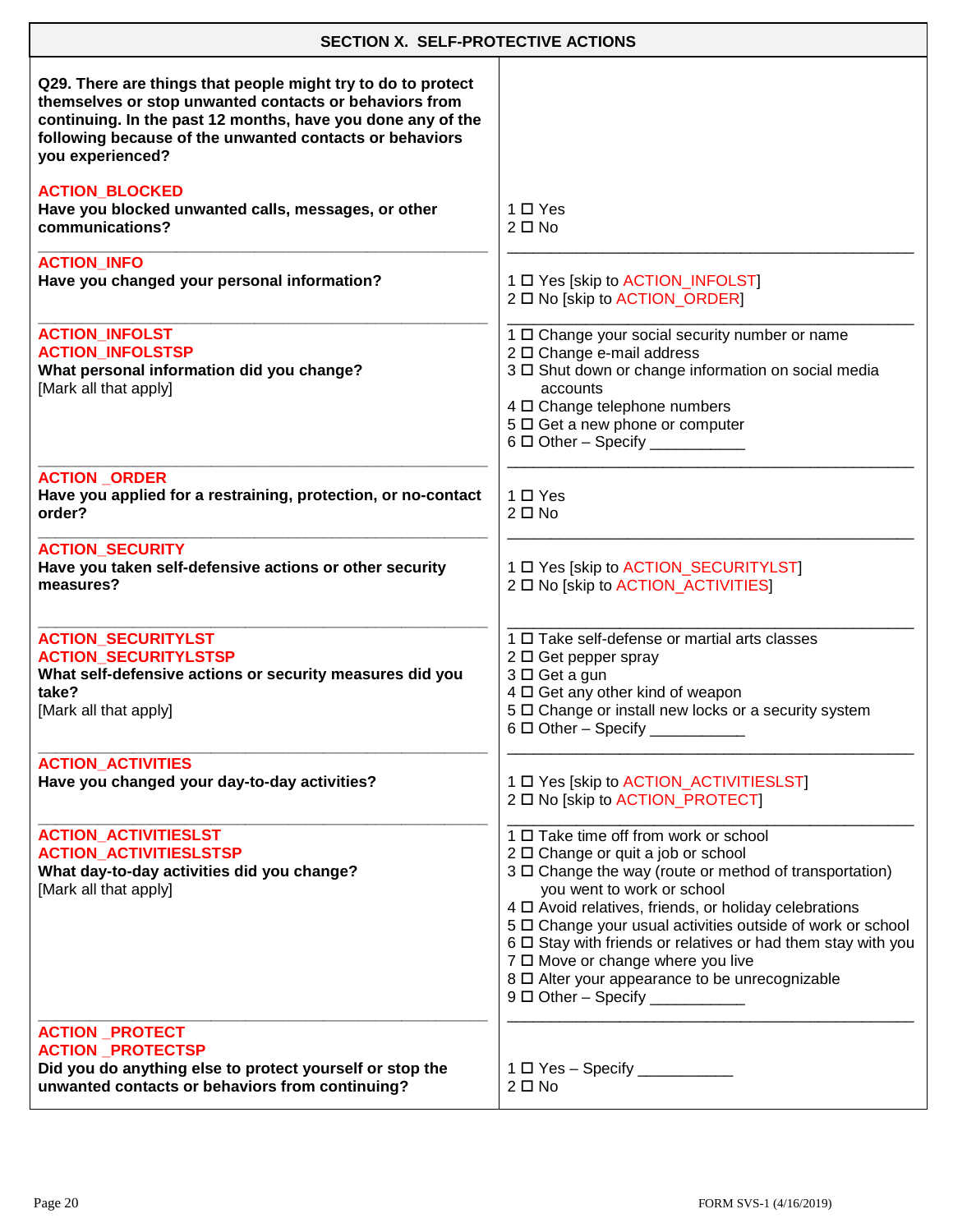| Q30. Some people might ask others for help in order to<br>protect themselves or to stop unwanted contacts or<br>behaviors from continuing. In the past 12 months, did you |                                             |
|---------------------------------------------------------------------------------------------------------------------------------------------------------------------------|---------------------------------------------|
| <b>ACTION_ADVICE</b>                                                                                                                                                      | $1 \Box Y$ es                               |
| Ask for advice or help from friends or family?                                                                                                                            | $2 \Box$ No                                 |
| <b>ACTION REQUEST</b>                                                                                                                                                     | $1 \Box Y$ es                               |
| Ask people not to release information about you?                                                                                                                          | $2 \Box$ No                                 |
| <b>ACTION_INVESTIGATE</b>                                                                                                                                                 | 1 □ Yes                                     |
| Hire a private investigator?                                                                                                                                              | $2 \Box$ No                                 |
| <b>ACTION ATTORNEY</b>                                                                                                                                                    | $1 \Box Y$ es                               |
| Ask for advice or help from an attorney?                                                                                                                                  | $2 \Box$ No                                 |
| <b>ACTION_COUNSELOR</b>                                                                                                                                                   | 1 □ Yes                                     |
| Talk to a counselor or therapist?                                                                                                                                         | $2 \Box$ No                                 |
| <b>ACTION_DOCTOR</b>                                                                                                                                                      | $1 \Box Y$ es                               |
| Talk to a doctor or nurse?                                                                                                                                                | $2 \Box$ No                                 |
| <b>ACTION FAITH</b>                                                                                                                                                       | $1 \Box Y$ es                               |
| Talk to your Clergy or faith leader?                                                                                                                                      | $2 \Box$ No                                 |
| <b>ACTION BOSS</b>                                                                                                                                                        | 1 □ Yes                                     |
| Talk to your boss or employer?                                                                                                                                            | $2 \Box$ No                                 |
| <b>ACTION SCHOOL</b>                                                                                                                                                      | 1 O Yes                                     |
| Talk to your teacher or school official?                                                                                                                                  | $2 \Box$ No                                 |
| <b>ACTION WORKPLACE</b>                                                                                                                                                   | $1 \Box Y$ es                               |
| Contact your building or workplace security person?                                                                                                                       | $2 \Box$ No                                 |
| <b>ACTION_CURRENT</b>                                                                                                                                                     | 1 D Yes [skip to Q33 (ACTION_PEERS)]        |
| Q31. Are these unwanted contacts or behaviors still going                                                                                                                 | 2 D No [skip to Q32 (ACTION STOPPED)]       |
| on?                                                                                                                                                                       | 3 □ Don't know [skip to Q33 (ACTION_PEERS)] |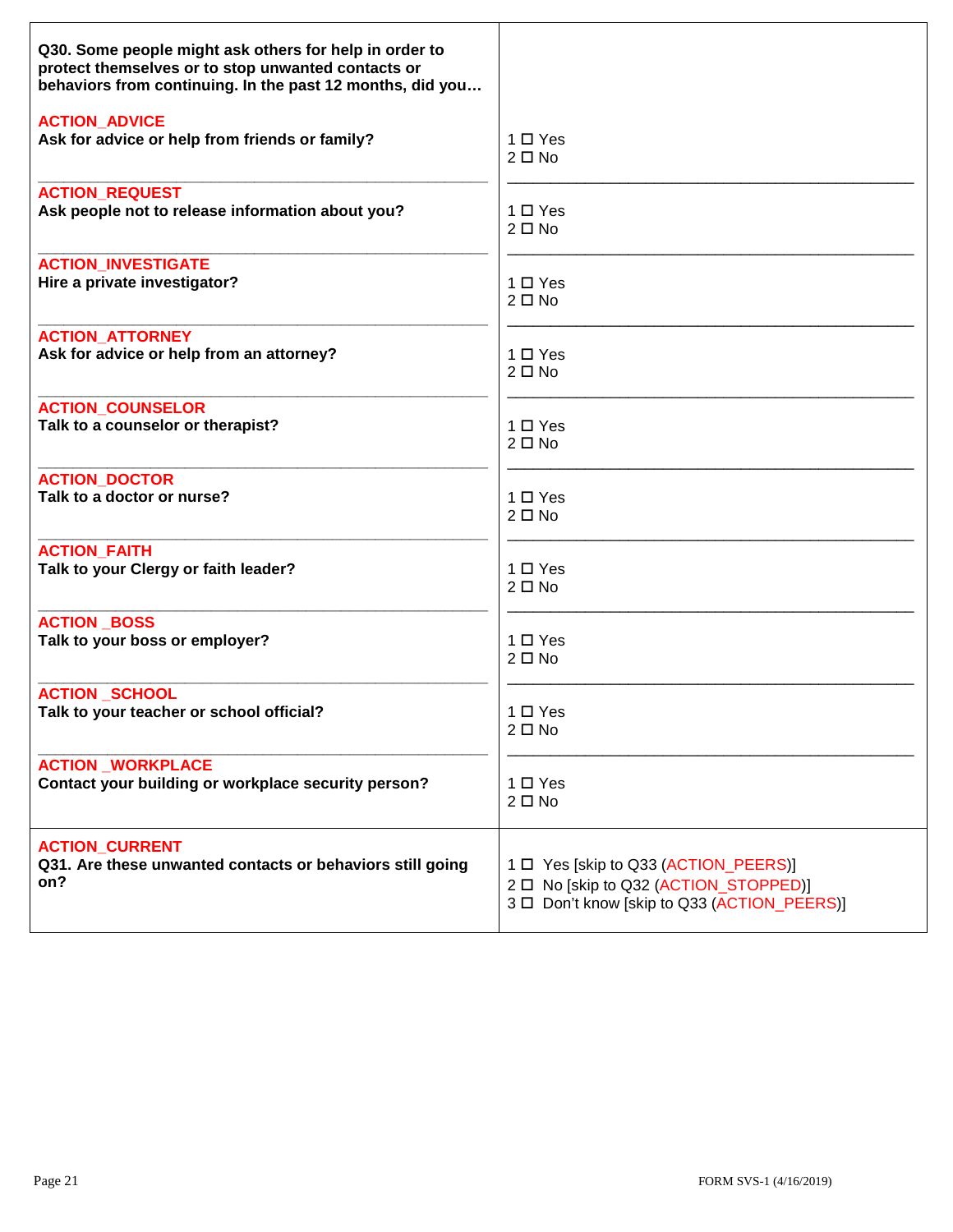| <b>ACTION_STOPPED</b><br><b>ACTION_STOPPEDSP</b><br><b>ACTION_STOPPEDSP2</b><br>Q32. Why do you think these unwanted contacts or<br>behaviors stopped? Anything else? [Mark all that apply]                                                                                                                                                                                                                                | Respondent took measures<br>01 $\Box$ Got a restraining, protection, or no-contact order<br>02 □ Moved<br>03 □ Changed phone number, e-mail account, or social<br>media account<br>04 O Blocked phone number, e-mail account, or social<br>media account<br>$05 \square$ Got a new phone or computer<br>06 □ Talked to the offender<br>$07 \square$ Got married or started a new relationship with<br>someone else<br>Offender stopped (because he/she)<br>$08 \square$ Was arrested<br>09 $\Box$ Was incarcerated<br>10 □ Started a new relationship with someone else<br>11 □ Moved<br>$12 \square$ Died<br>13 □ Got help/counseling<br>Others intervened<br>14 □ Police intervened<br>15 □ Friend or relative intervened<br>16 □ Employer intervened<br>17 O School official, faculty, or staff intervened<br>18 O Clergy or faith leader intervened<br>Other reason<br>20 □ Don't know why it stopped<br>$21 \Box$ Other - Specify __________ |
|----------------------------------------------------------------------------------------------------------------------------------------------------------------------------------------------------------------------------------------------------------------------------------------------------------------------------------------------------------------------------------------------------------------------------|---------------------------------------------------------------------------------------------------------------------------------------------------------------------------------------------------------------------------------------------------------------------------------------------------------------------------------------------------------------------------------------------------------------------------------------------------------------------------------------------------------------------------------------------------------------------------------------------------------------------------------------------------------------------------------------------------------------------------------------------------------------------------------------------------------------------------------------------------------------------------------------------------------------------------------------------------|
| <b>SECTION XI. COST TO VICTIM</b>                                                                                                                                                                                                                                                                                                                                                                                          |                                                                                                                                                                                                                                                                                                                                                                                                                                                                                                                                                                                                                                                                                                                                                                                                                                                                                                                                                   |
| Unwanted contacts or behaviors may affect people in<br>different ways. Next I would like to ask you some questions<br>about how the unwanted contacts or behaviors you<br>experienced may have affected you.<br><b>ACTION_PEERS</b><br>Q33. Did experiencing these unwanted contacts or behaviors<br>lead you to have significant problems with your job or<br>schoolwork, or trouble with your boss, coworkers, or peers? | 1□ Yes<br>$2\square$ No<br>3 $\Box$ N/A, does not attend school or does not have a job                                                                                                                                                                                                                                                                                                                                                                                                                                                                                                                                                                                                                                                                                                                                                                                                                                                            |

| woo. Did capchenomy mese anivanica contacts or benaviors<br>lead you to have significant problems with your job or<br>schoolwork, or trouble with your boss, coworkers, or peers?                                                                                                                                                      | $2 \Box$ No<br>$3 \Box$ N/A, does not attend school or does not have a job                                                    |
|----------------------------------------------------------------------------------------------------------------------------------------------------------------------------------------------------------------------------------------------------------------------------------------------------------------------------------------|-------------------------------------------------------------------------------------------------------------------------------|
| <b>ACTION FIGHTS</b><br>Q34. Did experiencing these unwanted contacts or behaviors<br>lead you to have significant problems with family members<br>or friends, including getting into more arguments or fights<br>than you did before, not feeling you could trust them as<br>much, or not feeling as close to them as you did before? | 1 □ Yes<br>$2 \Box$ No.                                                                                                       |
| <b>ACTION DISTRESSING</b><br>Q35. How distressing were these unwanted contacts or<br>behaviors to you? Were they not at all distressing, mildly<br>distressing, moderately distressing, or severely distressing?                                                                                                                       | $1 \Box$ Not at all distressing<br>$2 \Box$ Mildly distressing<br>3 D Moderately distressing<br>$4 \Box$ Severely distressing |

ı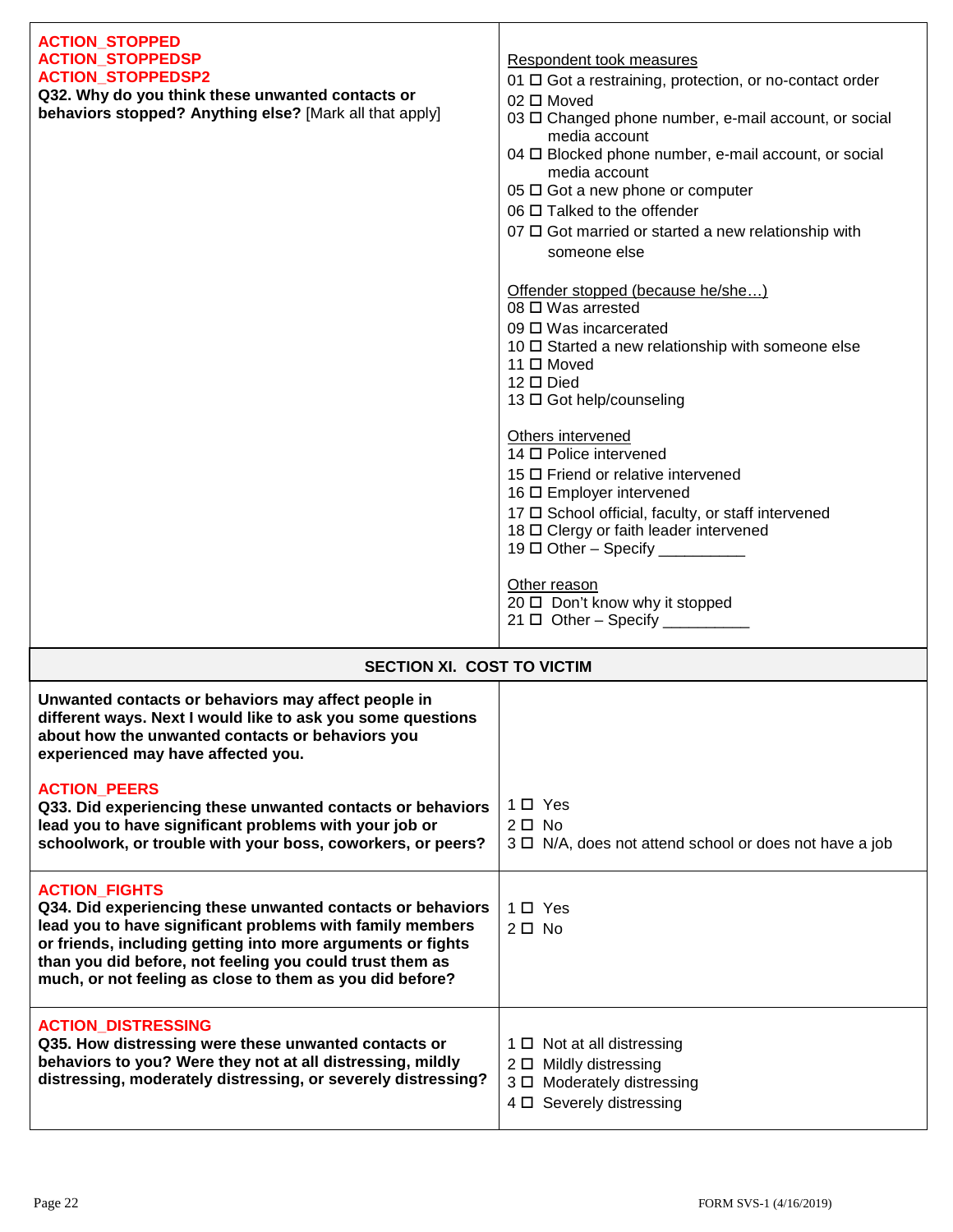| Q36a. Considering all of these unwanted contacts or<br>behaviors that have occurred over the past year, did you<br>feel                                                 |               |
|-------------------------------------------------------------------------------------------------------------------------------------------------------------------------|---------------|
| <b>ACTION_FEARFUL</b>                                                                                                                                                   | $1 \Box Y$ es |
| <b>Fearful or terrified?</b>                                                                                                                                            | $2 \Box$ No   |
| <b>ACTION WORRIED</b>                                                                                                                                                   | $1 \Box Y$ es |
| <b>Worried or anxious?</b>                                                                                                                                              | $2 \Box$ No   |
| <b>ACTION ANGRY</b>                                                                                                                                                     | $1 \Box Y$ es |
| Angry or annoyed?                                                                                                                                                       | $2 \Box$ No   |
| <b>ACTION_SAD</b>                                                                                                                                                       | $1 \Box Y$ es |
| Sad or depressed?                                                                                                                                                       | $2 \Box$ No   |
| <b>ACTION_HELPLESS</b>                                                                                                                                                  | $1 \Box Y$ es |
| <b>Vulnerable or helpless?</b>                                                                                                                                          | $2 \Box$ No   |
| <b>ACTION_TRUST</b>                                                                                                                                                     | $1 \Box Y$ es |
| Like you couldn't trust people?                                                                                                                                         | $2 \Box$ No   |
| Considering all of these unwanted contacts or behaviors that<br>have occurred over the past year, did you feel                                                          |               |
| <b>ACTION_SICK</b>                                                                                                                                                      | $1 \Box Y$ es |
| Sick?                                                                                                                                                                   | $2 \Box$ No   |
| <b>ACTION STRESSED</b>                                                                                                                                                  | 1 □ Yes       |
| Stressed?                                                                                                                                                               | $2 \Box$ No   |
| <b>ACTION_UNSAFE</b>                                                                                                                                                    | $1 \Box Y$ es |
| Unsafe?                                                                                                                                                                 | $2 \Box$ No   |
| <b>ACTION_SUICIDAL</b>                                                                                                                                                  | $1 \Box Y$ es |
| Suicidal?                                                                                                                                                               | $2 \Box$ No   |
| <b>ACTION_FEELOTHER</b>                                                                                                                                                 | 1 □ Yes       |
| Or did you feel some other way?                                                                                                                                         | $2 \Box$ No   |
| CHECK ITEM 9: If respondent reported feeling some other way at Q36a (ACTION_FEELOTHER=1), then skip to Q36b<br>(ACTION_FEELOTHERSP). Else, skip to Q37 (ACTION_KILLED). |               |
| <b>ACTION_FEELOTHERSP</b><br>Q36b. What other way did these unwanted contacts or<br>behaviors make you feel?                                                            |               |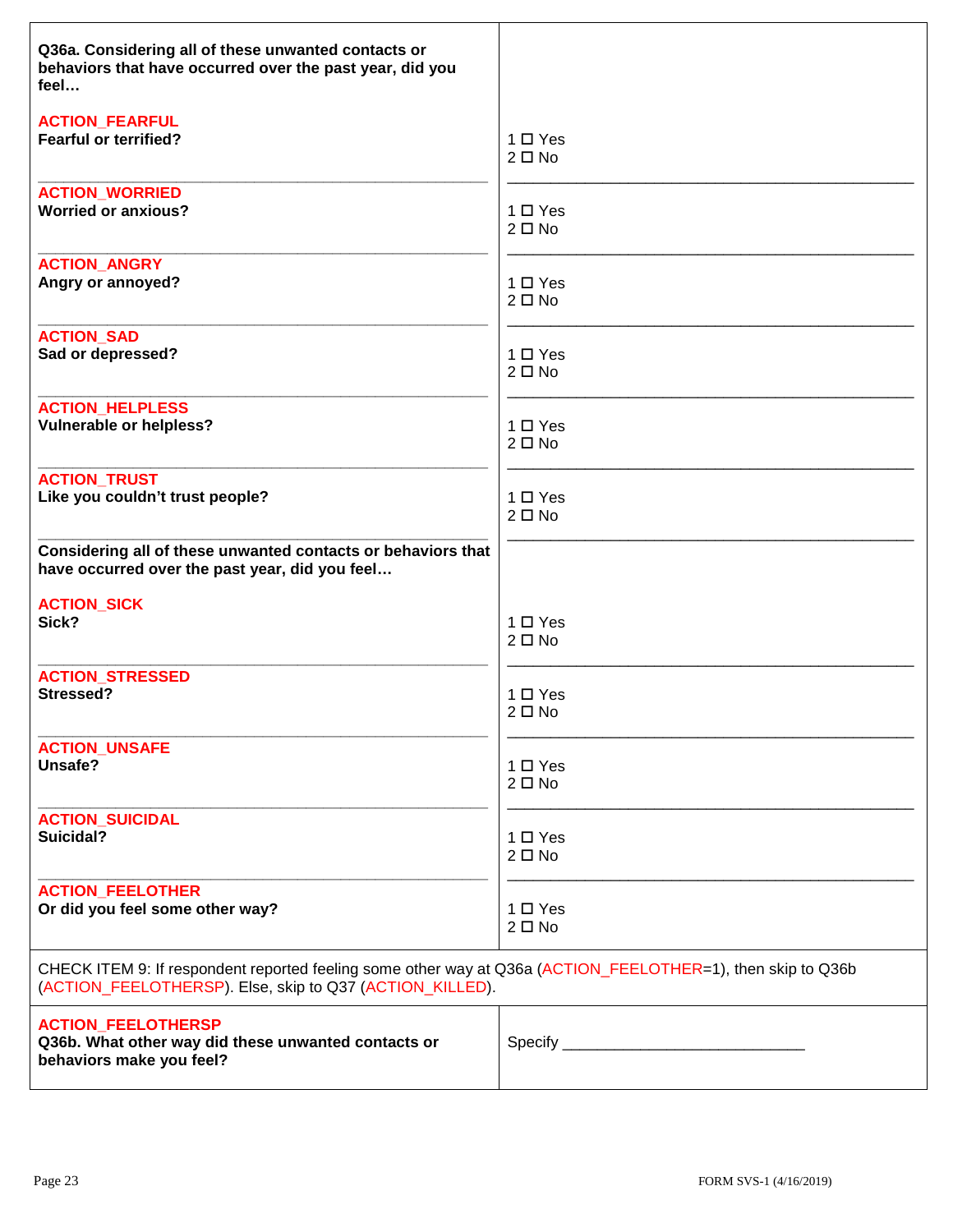| Q37. What were you afraid of happening as these unwanted<br>contacts or behaviors were occurring? Were you afraid of                                                                                                       |                                                              |
|----------------------------------------------------------------------------------------------------------------------------------------------------------------------------------------------------------------------------|--------------------------------------------------------------|
| <b>ACTION KILLED</b>                                                                                                                                                                                                       | $1 \Box Y$ es                                                |
| <b>Being killed?</b>                                                                                                                                                                                                       | $2 \Box$ No                                                  |
| <b>ACTION SELFHARM</b>                                                                                                                                                                                                     | $1 \Box Y$ es                                                |
| Physical or bodily harm?                                                                                                                                                                                                   | $2 \Box$ No                                                  |
| <b>ACTION_OTHHARM</b>                                                                                                                                                                                                      | $1 \Box Y$ es                                                |
| Someone close to you being harmed?                                                                                                                                                                                         | $2 \Box$ No                                                  |
| <b>ACTION_JOB</b>                                                                                                                                                                                                          | $1 \Box Y$ es                                                |
| Losing your job or job opportunities?                                                                                                                                                                                      | $2 \Box$ No                                                  |
| <b>ACTION SOCIAL</b>                                                                                                                                                                                                       | $1 \Box Y$ es                                                |
| Losing your social network, peers, or friends?                                                                                                                                                                             | $2 \Box$ No                                                  |
| What were you afraid of happening as these unwanted<br>contacts or behaviors were occurring? Were you afraid of                                                                                                            |                                                              |
| <b>ACTION_FREEDOM</b>                                                                                                                                                                                                      | $1 \Box Y$ es                                                |
| Losing your freedom?                                                                                                                                                                                                       | $2 \Box$ No                                                  |
| <b>ACTION_FOREVER</b>                                                                                                                                                                                                      | 1 D Yes                                                      |
| The behaviors never stopping?                                                                                                                                                                                              | $2 \Box$ No                                                  |
| <b>ACTION_UNSURE</b>                                                                                                                                                                                                       | $1 \Box Y$ es                                                |
| Not knowing what might happen next?                                                                                                                                                                                        | $2 \Box$ No                                                  |
| <b>ACTION_MENTAL</b>                                                                                                                                                                                                       | 1 □ Yes                                                      |
| Losing your mind?                                                                                                                                                                                                          | $2 \Box$ No                                                  |
| <b>ACTION_AFRAIDOTHER</b><br><b>ACTION AFRAIDOTHERSP</b><br>Anything else?                                                                                                                                                 | $1 \Box Y$ es - Specify ___________<br>$2 \Box$ No           |
| <b>ACTION_FIRED</b><br>Q38. During the past 12 months, have you been fired from or<br>asked to leave a job because of these unwanted contacts or<br>behaviors?                                                             | 1□ Yes<br>$2\square$ No<br>$3 \Box$ N/A, does not have a job |
| <b>ACTION INSURANCE</b><br>Q39. During the past 12 months, did you lose any pay that<br>was not covered by unemployment insurance, paid leave, or<br>some other source because of these unwanted contacts or<br>behaviors? | 1□ Yes<br>$2 \Box$ No<br>$3 \Box$ N/A, does not have a job   |